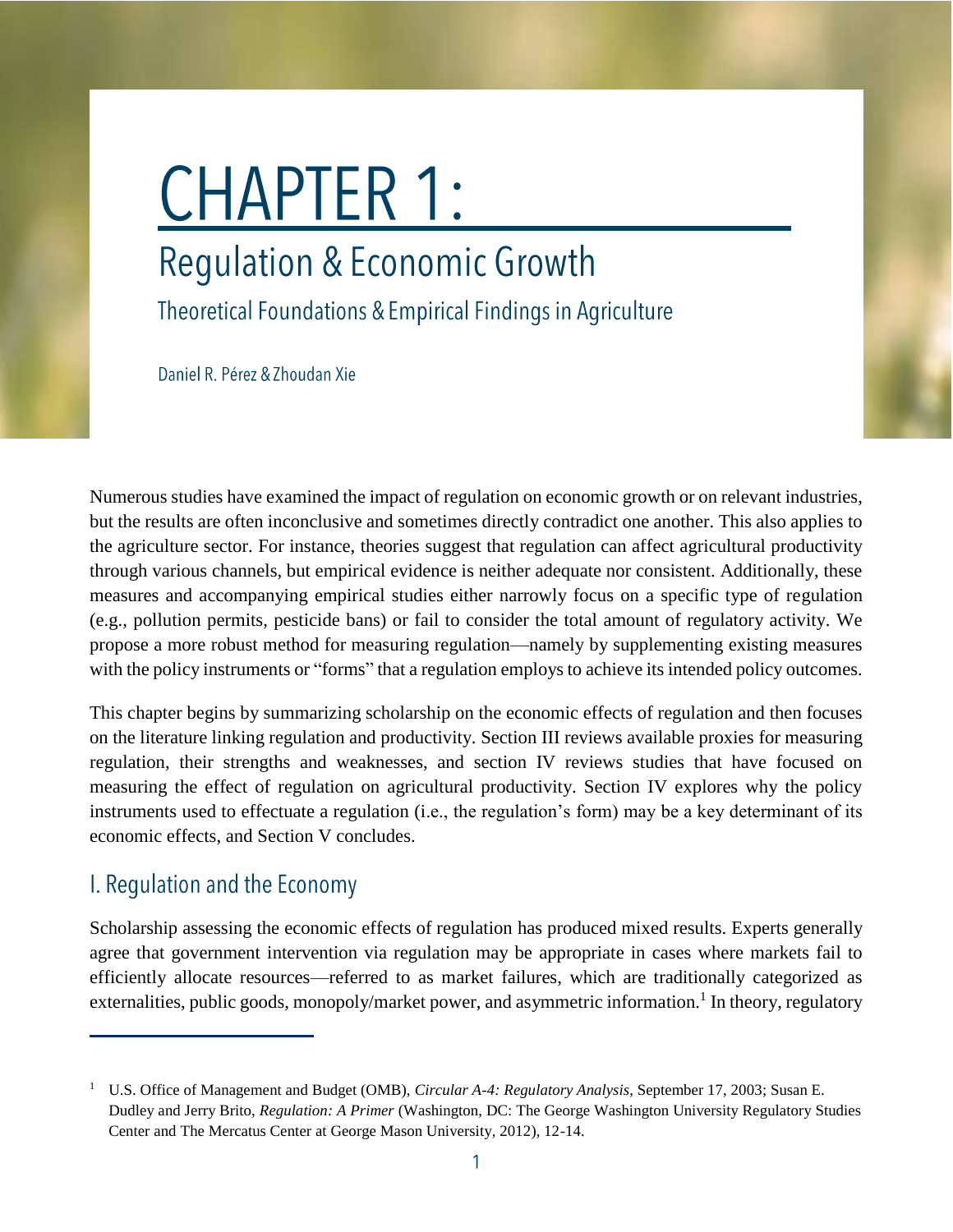intervention corrects—or at least ameliorates—these market failures (e.g., by increasing the amount of information held by consumers or internalizing the costs of externalities). Nonetheless, even where regulations are estimated to generate net benefits, regulatory actions often affect the economy in substantive ways that are not fully considered by existing analyses (e.g., by creating or reducing barriers to entrepreneurship, affecting productivity and innovation, affecting capital investment, affecting the level of research and development, etc.).<sup>2</sup> Economists note that such market distortions will likely be larger in the absence of clear evidence of a market failure.<sup>3</sup>

Measuring the relationship between regulation and productivity, for example, is problematic partly because measuring both regulation and indicators of economic performance is challenging. Existing approaches to measuring regulation primarily rely on quantifying certain attributes of regulation (e.g., the number of regulations in effect) or measuring various industry responses to regulation (e.g., staff hours dedicated to complying with reporting requirements). These measures are summarized in part IV of this chapter. Given the inherent complexity of both regulations themselves and the context in which they operate, such measures are often blunt proxies that are of questionable validity for generating rigorous, empirical evidence of the economic effects of regulation.

Numerous scholars suggest that regulation often limits economic growth—particularly regulation with overly prescriptive mandates on regulated entities—while others suggest that regulation might actually drive<sup>4</sup> innovation. As a result, the outcome of the complex interactions between regulation and the economy remains hotly debated by both academics and practitioners. The academic literature lacks consensus regarding the relationship between regulation and economic outcomes, such as entrepreneurship, productivity, overall market dynamism, and employment.

Studies attempt to relate regulation to market dynamism, often using startup rates in the private sector to measure job creation and destruction, or employment measures (e.g., unemployment rates). Here, regulation can affect firm entry and exit in various ways. For instance, regulators might require approval in the form of occupational licensing before an individual is allowed to practice a given trade or regulators might impose compliance costs that force businesses to exit the market. One notable example of a study that measures the impact of regulations on entrepreneurship is the World Bank's annual Doing Business report which currently estimates performance indicators for over 190 countries with respect to

<sup>&</sup>lt;sup>2</sup> Justice Stephen Breyer notes that regulators often have "tunnel vision" due to the narrow, siloed nature of subject matter expertise and agency structure. *See* Stephen Breyer, *Breaking the Vicious Circle: Toward Effective Risk Regulation* (Cambridge, Mass.: Harvard University Press, 1995), 11.

<sup>3</sup> OMB 2003. *See also*: Clifford Winston, *Government Failure versus Market Failure* (Washington, DC: AEI-Brookings Joint Center for Regulatory Studies, 2006).

<sup>4</sup> On the Porter Hypothesis, *see* Michael E. Porter and Claas Van Der Linde, "Toward a New Conception of the Environment-Competitiveness Relationship," *Journal of Economic Perspectives* 9, no. 4 (1995): 97-118. For a critique of the Porter Hypothesis, *see* Karen Palmer, Wallace E. Oates, and Paul R. Portney, "Tightening Environmental Standards: The Benefit-Cost or the No-Cost Paradigm?" *The Journal of Economic Perspectives* 9, no. 4 (1995): 119- 132.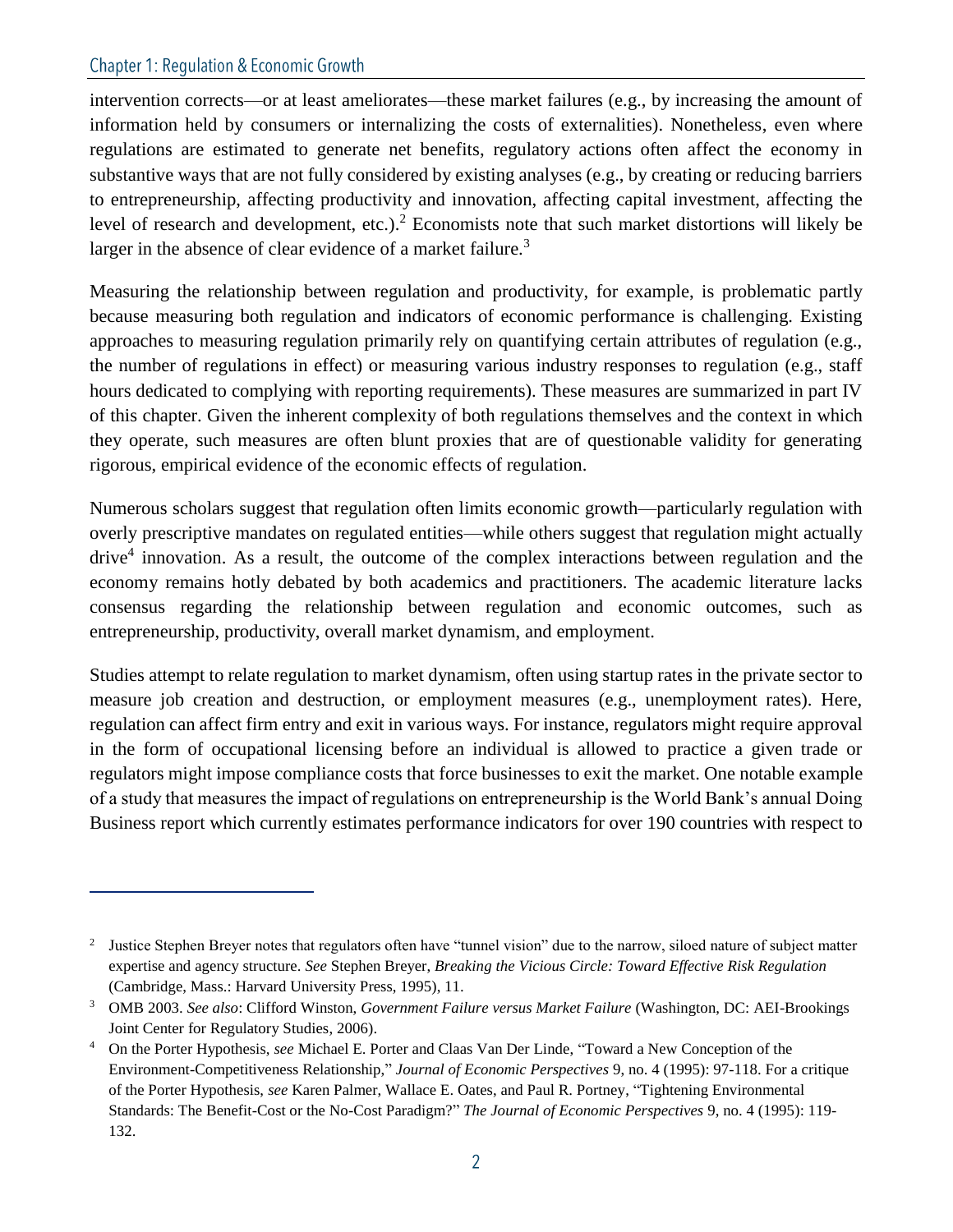their respective ease of doing business. This includes the extent to which a country's regulatory environment contributes or hinders entrepreneurship.<sup>5</sup>

The relationship between entrepreneurship—the creation of new businesses—and economic growth, is well established.<sup>6</sup> As one economist notes:

Entrepreneurs create new businesses, and new businesses in turn create jobs, intensify competition, and may even increase productivity through technological change. High measured levels of entrepreneurship will thus translate directly into high levels of economic growth.<sup>7</sup>

Constraints on entry and exit in the market directly affect competition among firms, which affects the quantity and quality of goods and services provided, the prices paid by consumers, etc. Some forms of regulation (particularly, antitrust) can preserve or increase competition in certain contexts.<sup>8</sup> For example, the U.S. Federal Trade Commission (FTC) regulates "unfair methods of competition" and bars company mergers "when the effect may be substantially to lessen competition or to tend to create a monopoly."<sup>9</sup>

Nonetheless, even studies using similar methods and data generate contradictory or inconclusive findings regarding the relationship between regulation and market dynamism. For instance, Goldschlag and Tabarrock find no evidence suggesting a link between U.S. federal regulation and the overall decline in U.S. market dynamism.<sup>10</sup> However, a paper by Bailey and Thomas—using the same measure of regulation—finds increases in regulation to be associated with a reduction in the number of new firms and the rate of employment growth between 1998 and 2011.<sup>11</sup>

Two studies using on-budget costs as their measure of regulation—retrieved from the same dataset also find contradictory evidence on the link between regulation and employment. Beard et al found that "each million dollar increase in the regulatory budget costs the economy 420 private sector jobs"<sup>12</sup>

<sup>5</sup> The World Bank, "Doing Business: Measuring Business Regulations," accessed December 21, 2018, http://www.doingbusiness.org/.

<sup>6</sup> Sandra E. Black and Philip E. Strahan, "Entrepreneurship and Bank Credit Availability," *The Journal of Finance* 57, no. 6 (2002): 2807-833.

<sup>7</sup> Zoltan Acs, "How Is Entrepreneurship Good for Economic Growth?" *Innovations: Technology, Governance, Globalization* 1, no. 1 (2006): 97-107.

<sup>8</sup> Niamh Dunne, "Between Competition Law and Regulation: Hybridized Approaches to Market Control," *Journal of Antitrust Enforcement* 2, no. 2 (2014): 225-69.

<sup>&</sup>lt;sup>9</sup> Federal Trade Commission, "Competitive Effects," accessed December 21, 2018, https://www.ftc.gov/tipsadvice/competition-guidance/guide-antitrust-laws/mergers/competitive-effects.

<sup>&</sup>lt;sup>10</sup> Nathan Goldschlag and Alex Tabarrok, "Is Regulation to Blame for the Decline in American Entrepreneurship?" *Economic Policy* 33, no. 93 (2018): 5-44.

<sup>&</sup>lt;sup>11</sup> James B. Bailey and Diana W. Thomas, "Regulating Away Competition: The Effect of Regulation on Entrepreneurship [and Employment,"](https://ideas.repec.org/a/kap/regeco/v52y2017i3d10.1007_s11149-017-9343-9.html) *[Journal of Regulatory Economics](https://ideas.repec.org/s/kap/regeco.html)* 52, no. 3 (2017): 237-254.

<sup>&</sup>lt;sup>12</sup> Thomas Randolph Beard, George S. Ford, Hyeongwoo Kim, and Lawrence J. Spiwak, "Regulatory Expenditures, Economic Growth and Jobs: An Empirical Study," *Phoenix Center Policy Bulletin*, no. 28. (2011): 1-20.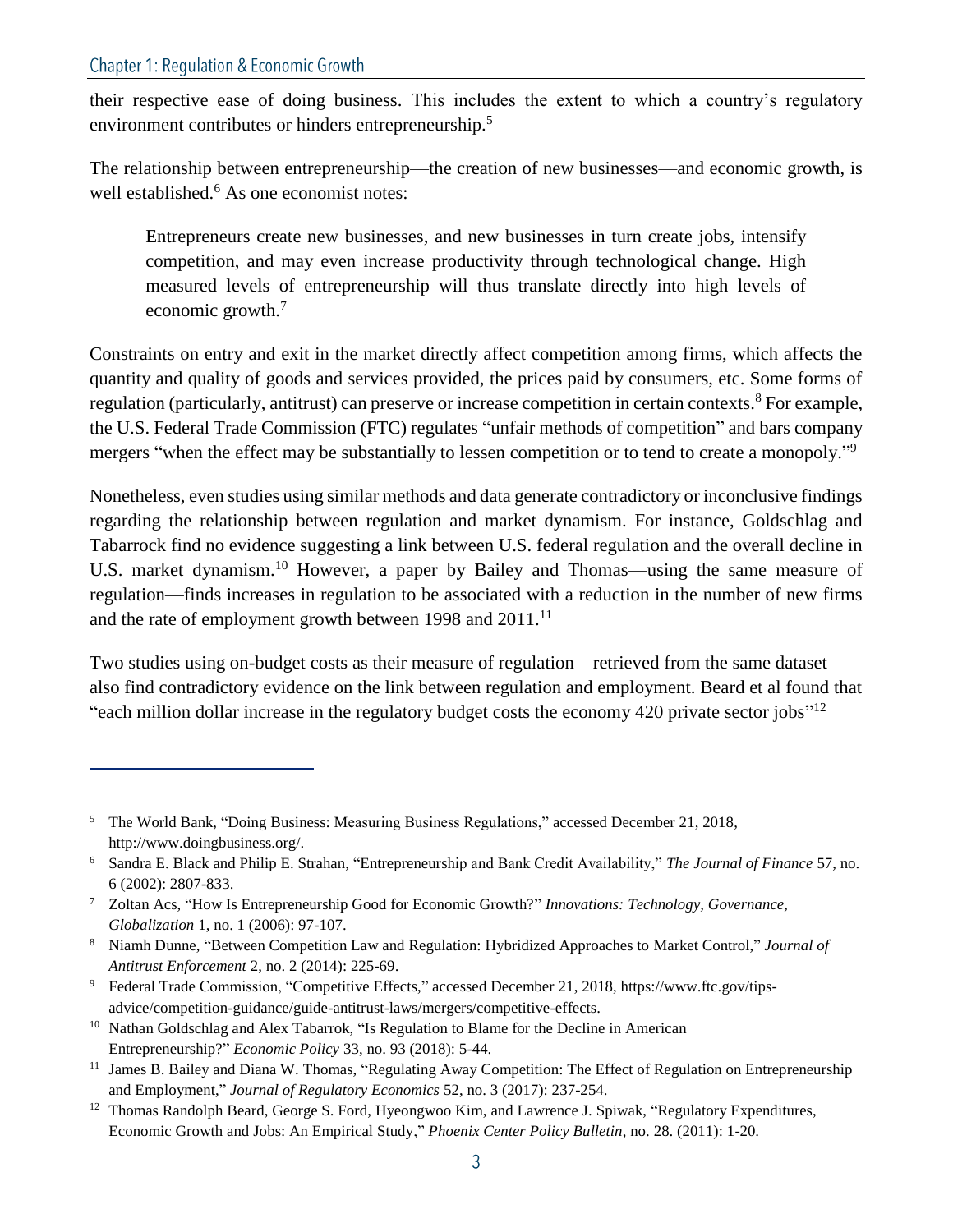while a study by Sinclair and Vesey found the same variation in on-budget costs to have no statistically significant effect on employment.<sup>13</sup>

Similarly, in a review of the economics literature, Coglianese and Carrigan find a lack of evidence to authoritatively state whether regulation reduces or increases the overall number of jobs in the U.S.<sup>14</sup> Other scholars suggest that this observation could be the result of regulation simultaneously destroying and creating jobs (i.e., the net effect could effectively be zero).<sup>15</sup>

Regardless of the economic outcome measures used to understand regulations' effects, papers include caveats concerning the difficulties inherent in measuring regulation and relevant economic outcomes.<sup>16</sup> This paper focuses on productivity, particularly agricultural productivity, as the economic measure of interest. The next section of this chapter discusses the link between regulation and productivity.

# II. Regulation and Productivity

Numerous studies focused on the sources of economic growth have found that growth in productivity is the major driver of long-run economic growth.<sup>17</sup> Productivity refers to the efficiency with which a production process converts inputs into outputs. It can be measured as single factor productivity or total factor productivity (TFP). Single factor productivity calculates the ratio of output to any single input used. Examples include labor productivity—output per unit of labor, and land productivity—output per unit of land. However, an increase in productivity of a single input does not necessarily reflect improved productive efficiency, since it may be a result of increased use of other inputs. TFP, on the other hand, measures the efficiency of all inputs in production and thus can determine whether there is a net saving in real costs per unit of output.<sup>18</sup> TFP growth is therefore considered a more informative measure of economic growth and is widely used in economic research.<sup>19</sup> A long convention in economics is to

<sup>&</sup>lt;sup>13</sup> Tara M. Sinclair and Kathryn Vesey, "Regulation, Jobs, and Economic Growth: An Empirical Analysis," GW Regulatory Studies Center Working Paper, March 2012, https://regulatorystudies.columbian.gwu.edu/sites/g/files/zaxdzs1866/f/downloads/032212\_sinclair\_vesey\_reg\_jobs\_gro wth.pdf.

<sup>14</sup> Cary Coglianese and Christopher Carrigan, "The Jobs and Regulation Debate," in *Does Regulation Kill Jobs?*, edited by Cary Coglianese, Adam M. Finkel, and Christopher Carrigan (Philadelphia, PA: University of Pennsylvania Press, 2013).

<sup>15</sup> Wayne B. Gray and Ronald J. Shadbegian, "Do the Job Effects of Regulation Differ with the Competitive Environment?," in *Does Regulation Kill Jobs? ?*, edited by Cary Coglianese, Adam M. Finkel, and Christopher Carrigan (Philadelphia, PA: University of Pennsylvania Press, 2013).

<sup>16</sup> John W. Dawson and John J. Seater, "Federal Regulation and Aggregate Economic Growth," *Journal of Economic Growth* 18, no. 2 (2013): 137-177.

<sup>17</sup> Moses Abramovitz, "Resource and Output Trends in the United States Since 1870," *The American Economic Review* 46, no. 2 (1956): 5-23; John W. Kendrick, "Productivity Trends: Capital and Labor," *The Review of Economics and Statistics* 38, no. 3 (1956): 248-257; Robert M. Solow, "A Contribution to the Theory of Economic Growth," *The Quarterly Journal of Economics* 70, no. 1 (1956): 65-94.

<sup>&</sup>lt;sup>18</sup> Kendrick 1956.

<sup>19</sup> *Ibid*.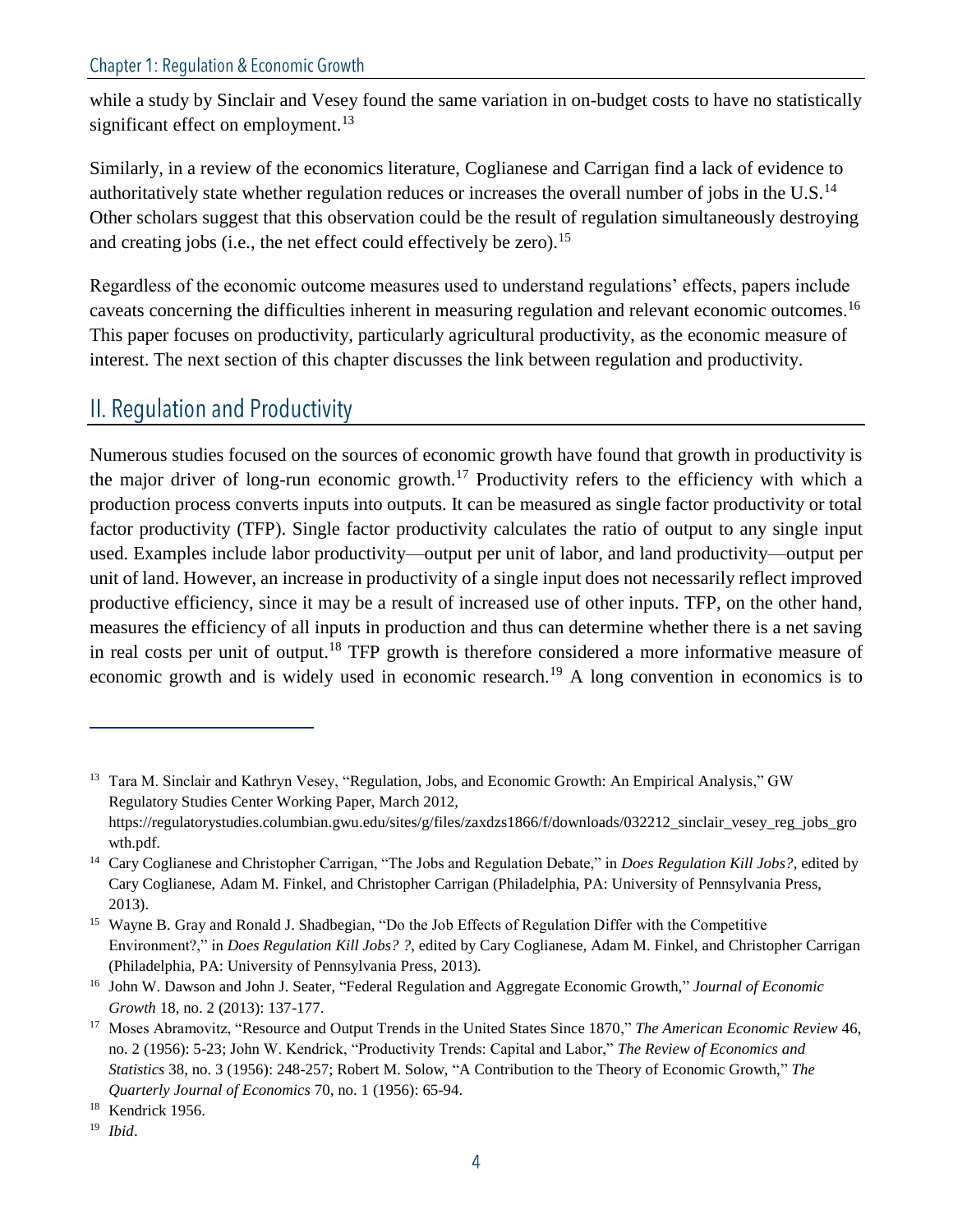calculate TFP growth as a residual—the portion of the growth in outputs not explained by the growth in inputs, widely known as the "Solow residual."<sup>20</sup>

When examining the impact of regulation, studies often use technical change or innovation as a proxy for productivity growth. Although there are other factors affecting the performance of productivity,  $2<sup>1</sup>$ macroeconomists generally agree that technical progress—reflecting the know-how or knowledge needed for production processes—is the major source of permanent growth in productivity.<sup>22</sup> Technical change is often separated into two components, disembodied technical change (e.g., the effects of better management practices, organizational change, and general knowledge), and embodied technical change—that embodied in new physical capital (e.g., advances in the quality or design between two vintages of the same capital asset).<sup>23</sup> Productivity growth measured as a residual only captures disembodied technical change, and yet productivity growth and technical change are often used interchangeably as a dependent variable in the literature studying the impact of regulation.

Regulation can have both direct and indirect effects on productivity and technical change. A direct effect can occur when regulations increase cost or forbid a particular innovation.<sup>24</sup> For example, product and labor market regulations can prohibit the use or transfer of certain products or labor, thereby restricting the most efficient use of inputs. Regulations unduly guided by the precautionary principle can restrict the development and diffusion of new technologies, disincentivize innovation, and thus inhibit productivity growth.<sup>25</sup>

Regulation's indirect effects on productivity and innovation may be greater than its direct effects. For example, George C. Eads suggests four channels through which regulation can influence technical change in the private sector:

- 1. Regulation may divert resources that otherwise might be used to fund research.
- 2. Regulation may change the firm's ability to calculate the payoffs to investments in research and development.

<sup>20</sup> Solow 1956.

<sup>&</sup>lt;sup>21</sup> Other factors affecting TFP includes rate and scale of production. For example, Salter (1969) decomposes TFP into technical change, technological change, efficiency, returns to scale, and economies of scale. *See* W. E. G. Salter, *Productivity and Technical Change* (Cambridge: Cambridge University Press, 1969). For a detailed discussion on the measurement of productivity, *see also* Organisation for Economic Co-operation and Development (OECD), "Measuring Productivity: Measurement of Aggregate and Industry-level Productivity Growth," OECD Manual 2001, http://www.oecd.org/sdd/productivity-stats/2352458.pdf.

<sup>22</sup> Paul Romer, "Endogenous Technological Change," *Journal of Political Economy* 98, no. 5 (1990): S71-S102; Susanto Basu, John G. Fernald, and Matthew D. Shapiro, "Productivity Growth in the 1990s: Technology, Utilization, or Adjustment?" NBER Working Paper Series, National Bureau of Economic Research, 2001.

<sup>23</sup> Organisation for Economic Co-operation and Development (OECD), *OECD Compendium of Productivity Indicators 2017* (Paris: OECD Publishing, 2017).

<sup>24</sup> National Academy of Sciences (NAS), *Impact of Regulation on Industrial Innovation* (Washington, DC: The National Academies Press, 1979).

<sup>25</sup> Adam D. Thierer, *Permissionless Innovation: The Continuing Case for Comprehensive Technological Freedom* (Arlington, VA: Mercatus Center at George Mason University, 2016).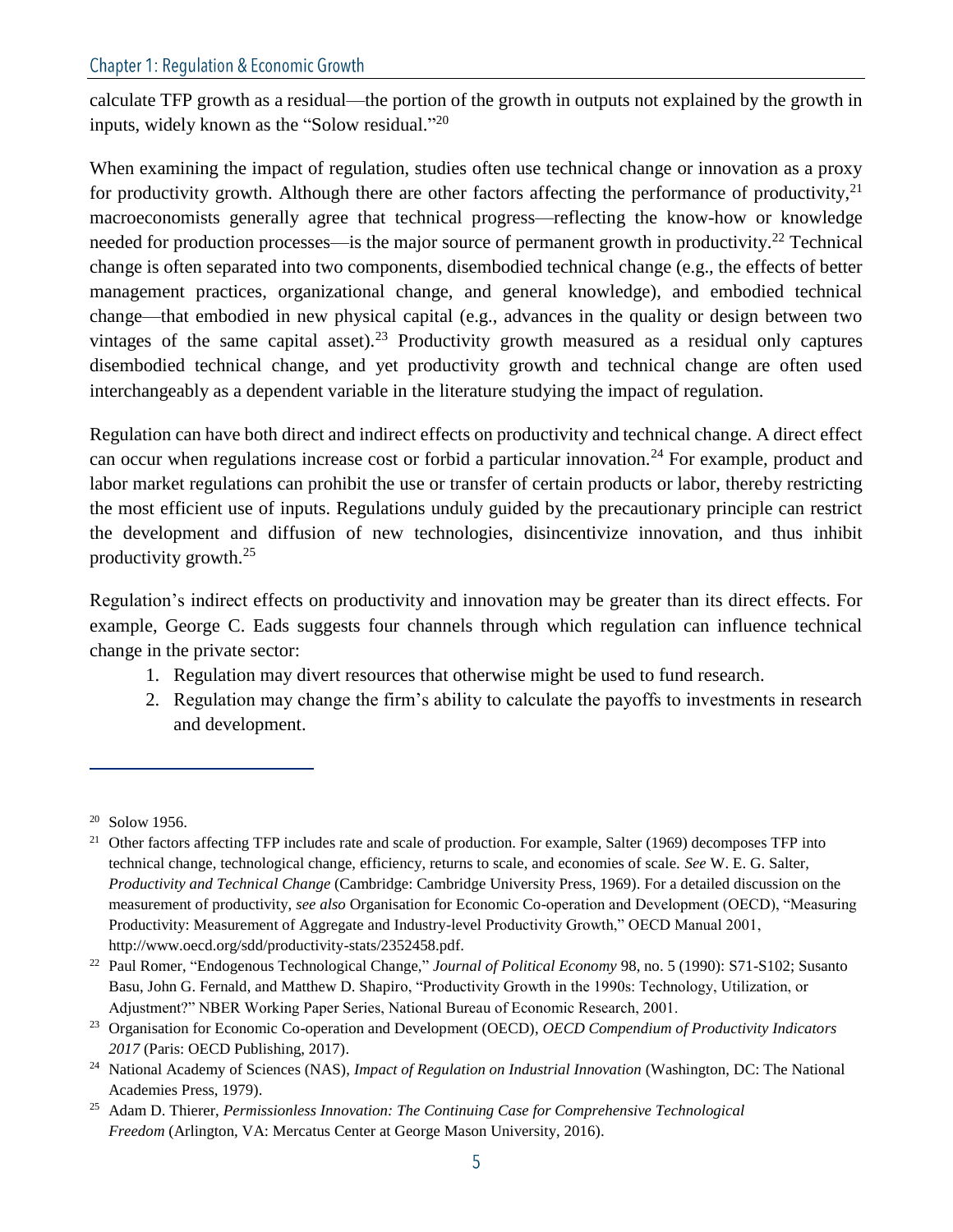- 3. Regulation may alter the proportion of benefits that are properly classifiable (from the viewpoint of the firm) as "externalities," and this may change the nature of research the firm is likely to undertake.
- 4. Regulation may change the optimal institutional patterns for performing certain types of research.<sup>26</sup>

Eads's first two arguments are often reflected in the literature as negative effects of regulation on innovation, mostly resulting from *compliance burden* and *regulatory uncertainty*. First, regulation creates compliance costs for regulated entities. For example, if a regulation requires a firm to install certain equipment, the firm may divert its capital that might have been used for innovative products to meet regulatory requirements.<sup>27</sup> Moreover, such compliance burden can vary by the design of regulation. If a regulation specifies particular technologies, designs, or specifications firms must adopt, firms will have to bear the associated costs to satisfy regulatory requirements; on the other hand, a more flexible regulation that specifies an end goal without indicating how firms should achieve it can encourage firms to innovate on more cost-effective approaches for compliance.<sup>28</sup>

Regulation can also create lags and uncertainties that may inhibit the firm's ability to anticipate the payoffs to research and development (R&D) investments. Unlike other types of investments, investments in R&D and innovation entail high probability of failure and large variance in rates of return.<sup>29</sup> Without certainty in the regulatory environment, firms are not able to assess risks and opportunities to make investment decisions on new technologies.<sup>30</sup> Further, lagged regulatory processes can lead to delays in firms' investment decisions as they wait to gather more information and gain assurances about future regulatory changes. $31$ 

Nevertheless, the last two channels suggested by Eads imply possible positive regulatory effects on productivity growth and innovation. Examples mostly involve environmental regulations stimulating innovation in pollution control techniques or new products or processes that bring less harm to the environment.<sup>32</sup> This follows Michael Porter's discussion on environmental regulation and industry competitiveness—widely known as the "Porter hypothesis."<sup>33</sup> In their study, Porter and van der Linde argue that properly designed environmental regulations can stimulate innovation that may partially offset

<sup>26</sup> George C. Eads, "Regulation and Technical Change: Some Largely Unexplored Influences," *The American Economic Review* 70, no. 2 (1980): 50-54.

<sup>27</sup> NAS 1979.

<sup>&</sup>lt;sup>28</sup> Christopher Carrigan and Elise Harrington, "Choices in Regulatory Program Design and Enforcement," Penn Program on Regulation, June 2015, https://www.law.upenn.edu/live/files/4706-carriganharrington-ppr-researchpaper062015pdf.

<sup>29</sup> NAS 1979.

<sup>30</sup> Alfred A. Marcus, "Policy Uncertainty and Technology Innovation," *The Academy of Management Review* 6, no. 3 (1981): 443-448.

<sup>&</sup>lt;sup>31</sup> Jun Ishii and Jingming Yan, "Investment under Regulatory Uncertainty: U.S. Electricity Generation Investment Since 1996," Center for the Study of Energy Markets (CSEM) Working Paper Series, University of California Energy Institute, 2004.

<sup>32</sup> Eads 1980; NAS 1979.

<sup>33</sup> Porter and van der Linde 1995.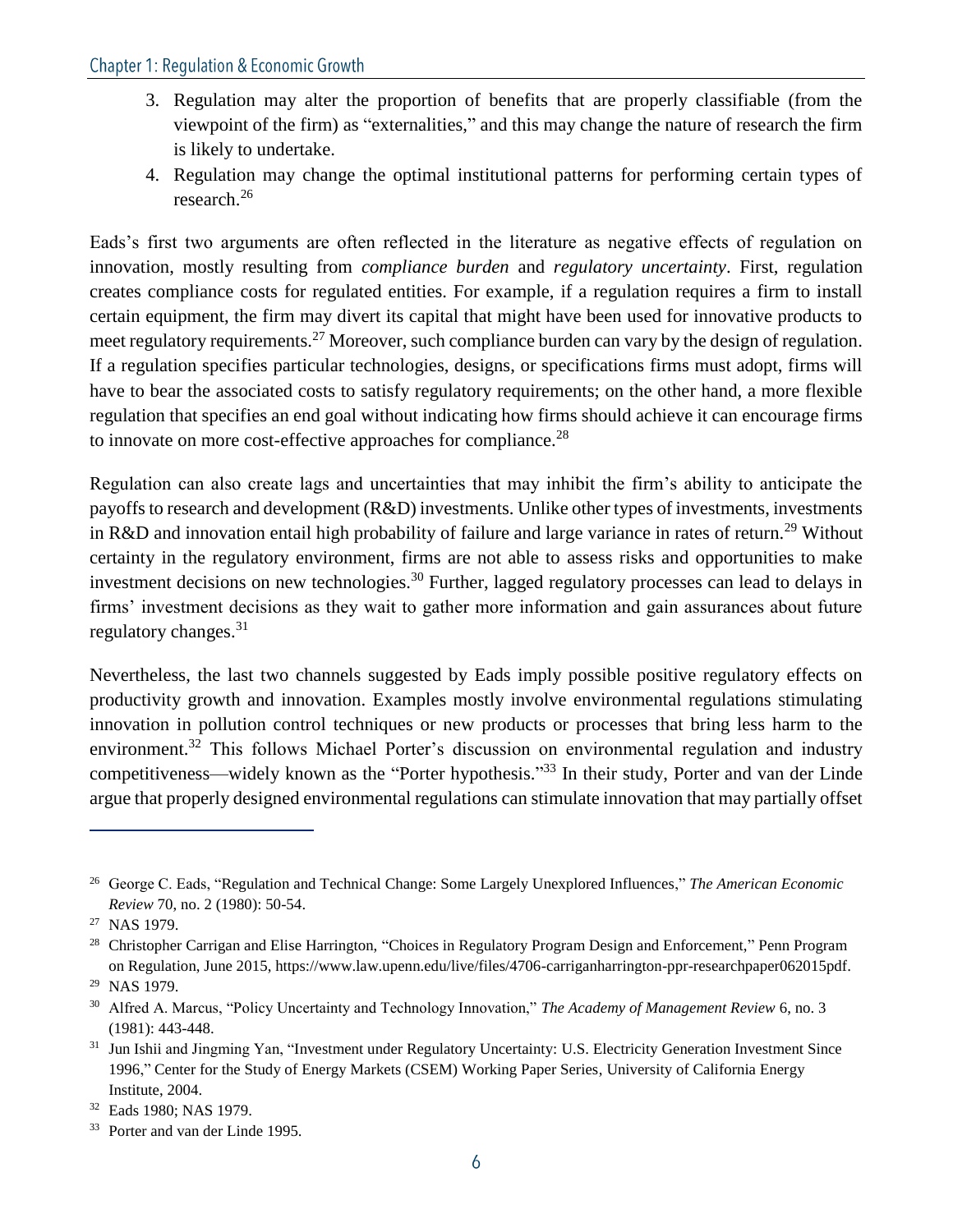or even exceed their compliance costs.<sup>34</sup> The most compelling arguments in the Porter hypothesis are probably that: 1) regulation directs firms' attention to resource inefficiencies and potential technological improvements; 2) regulation raises firms' corporate awareness; and 3) regulation creates pressure to innovate.<sup>35</sup> The central idea behind such innovation-spurring effects is that regulation creates various incentives for firms to invest in technologies that can either help them comply with the regulation in a more cost-effective way or create certain new products or processes that are exempt from regulatory requirements.<sup>36</sup> However, as Porter and van der Linde emphasize in their study, the design of regulation matters: regulations that can foster innovation must set clear goals but allow flexible approaches, provide market incentives to seed and spread innovations, and leave as little uncertainty as possible at every stage. $37$ 

Given that theories lead to different predicted effects of regulation on productivity and innovation, it is not clear which effects dominate in different circumstances. After all, the various effects might work together in complex ways and should not be segmented.<sup>38</sup> To further understand the relationship between regulation and productivity, empirical evidence is desirable. However, efforts in this direction often stumble due to the difficulty of measuring regulation.

## III. Methods for Measuring Regulation

Empirical analyses employ various measures of regulation including counts (e.g., number of words or pages added to the Code of Federal Regulations), estimated compliance costs, and composite metrics (i.e., indices created by combining various indicators). This section catalogues several of the approaches commonly taken in empirical analyses of regulation.

#### A. Volume of Regulation

One approach to measuring regulation is to collect data about regulatory volume over time (i.e., either the *stock* of regulations "on the books" or the *flow* of new regulations). Such measures include the number of pages in a country's regulatory code (such as the *Code of Federal Regulations* (CFR) in the

<sup>34</sup> Porter and van der Linde 1995.

<sup>&</sup>lt;sup>35</sup> Other arguments developed by Porter and van der Linde (1995) include: "regulation reduces the uncertainty that investments to address the environment will be valuable;" "regulation levels the transitional playing field;" and "regulation is needed in the case of incomplete offsets" (p. 100).

<sup>36</sup> Stewart (2010) calls these two types of innovation as compliance innovation or circumventive innovation. *See* Luke A. Stewart, "The Impact of Regulation on Innovation in the United States: A Cross-Industry Literature Review," Information Technology & Innovation Foundation, June 2010, https://itif.org/publications/2011/11/14/impactregulation-innovation-united-states-cross-industry-literature-review.

<sup>37</sup> Porter and van der Linde 1995.

<sup>&</sup>lt;sup>38</sup> René Kemp, Keith Smith, and Gerhard Becher, "How should we study the relationship between environmental regulation and innovation?," The European Commission JRC-IPTS, 2000.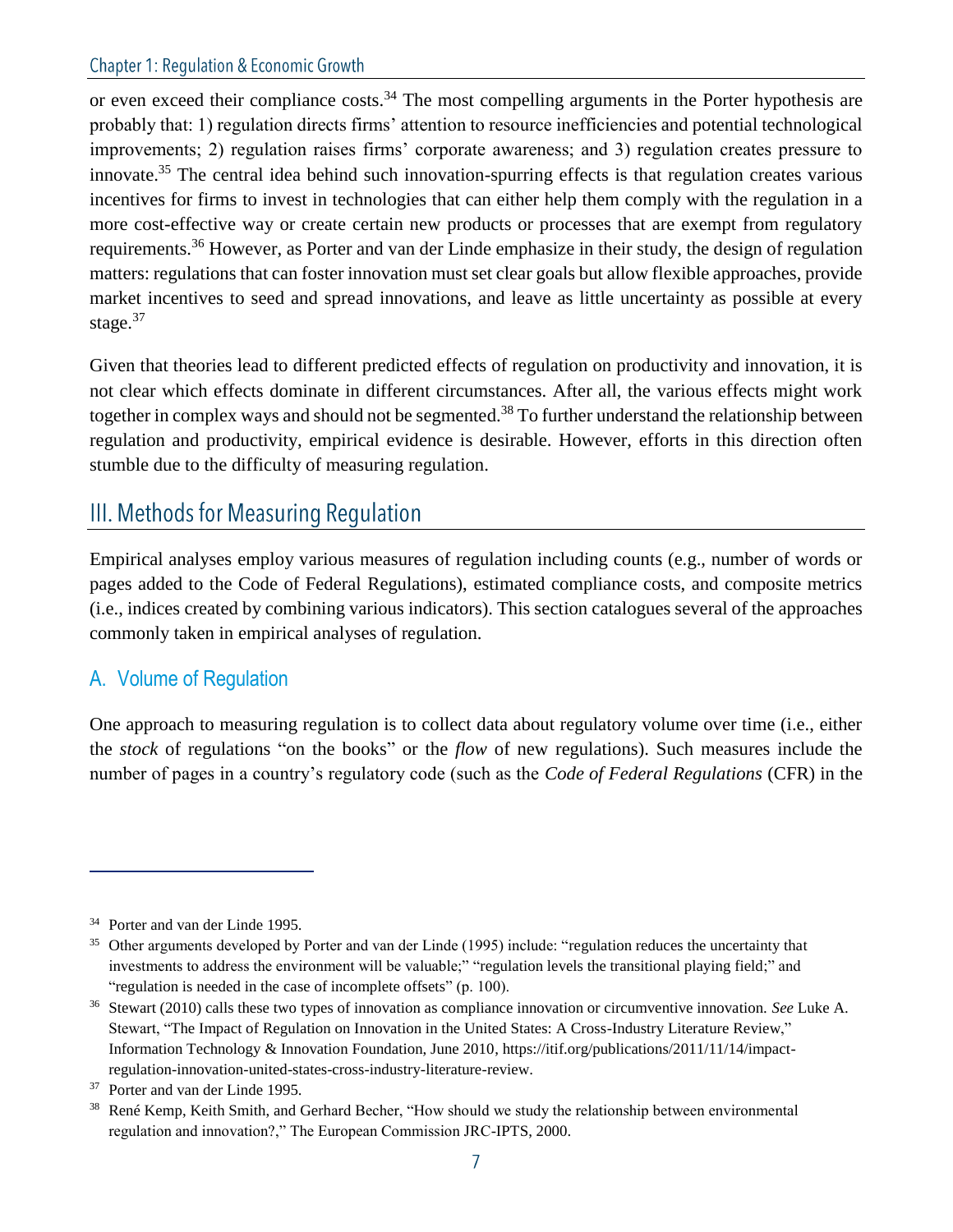U.S.),<sup>39</sup> the number of pages in state-level regulatory codes,<sup>40</sup> and the number of regulations published each year.<sup>41</sup> One advantage of using these metrics is that they provide useful time series data for analysis. Nonetheless, this approach is often unsatisfactory because it fails to capture any variation in content (i.e., regulations can affect regulated entities and the economy in substantively different ways depending on their design). For example, Dawson and Seater estimate the effect of regulation on aggregate economic growth using the number of pages in the CFR as their measure of regulation but note the following:

We…unavoidably are limited to some kind of counting measure of the volume of regulation. A counting measure obviously is imperfect in that two identical values may comprise regulations of different types and, even within a given type, may represent regulations of different stringency.<sup>42</sup>

More recently, scholars have attempted to capture more of this variation within their measures of regulation.

#### B. Restrictive Words

One notable attempt to improve upon page or regulation counts is RegData—a tool that counts the number of restrictive words (e.g., "must" or "shall") in the CFR.<sup>43</sup> RegData allows for time series analysis similar to volume counts but attempts to distinguish among regulations based on the number of restrictions they impose. Nonetheless, similar to measuring volume, this approach lacks precision in differentiating between one regulation and another; a necessary simplifying assumption is required namely, that each "must" or "shall" imposes uniform, incremental mandates on regulated entities. Scholars have also attempted to capture how restrictive a regulation is by directly comparing particular requirements (i.e., changes in maximum allowable levels), but such approaches are limited in application to particular regimes.<sup>44</sup>

#### C. Compliance Costs

Several studies use the cost of complying with regulatory requirements as their measure of regulation. For instance, numerous studies of environmental regulation rely on data from the Pollution Abatement

<sup>39</sup> Cary Coglianese, "Empirical Analysis and Administrative Law," *University of Illinois Law Review* 2002, no. 4: 1111- 1138. John W. Dawson and John J. Seater, "Federal Regulation and Aggregate Economic Growth," *Journal of Economic Growth* 18, no. 2 (2013): 137-177.

<sup>40</sup> Casey B. Mulligan and Andrei Shleifer, "The Extent of the Market and the Supply of Regulation," *The Quarterly Journal of Economics* 120, no. 4 (2005): 1445-1473.

<sup>41</sup> Clyde Wayne Crews, Jr., "Ten Thousand Commandments," Competitive Enterprise Institute, 2018, https://cei.org/10KC.

<sup>42</sup> Dawson and Seater 2013.

<sup>&</sup>lt;sup>43</sup> Omar Al-Ubaydli and Patrick A. Mclaughlin, "RegData: A Numerical Database on Industry-specific Regulations for All United States Industries and Federal Regulations, 1997-2012," *Regulation & Governance* 11, no. 1 (2017): 109-123.

<sup>44</sup> Richard Damania, Per G. Fredriksson, and John A. List, "Trade liberalization, corruption, and environmental policy formation: theory and evidence," *Journal of Environmental Economics and Management* 46, no. 3 (2003): 490-512.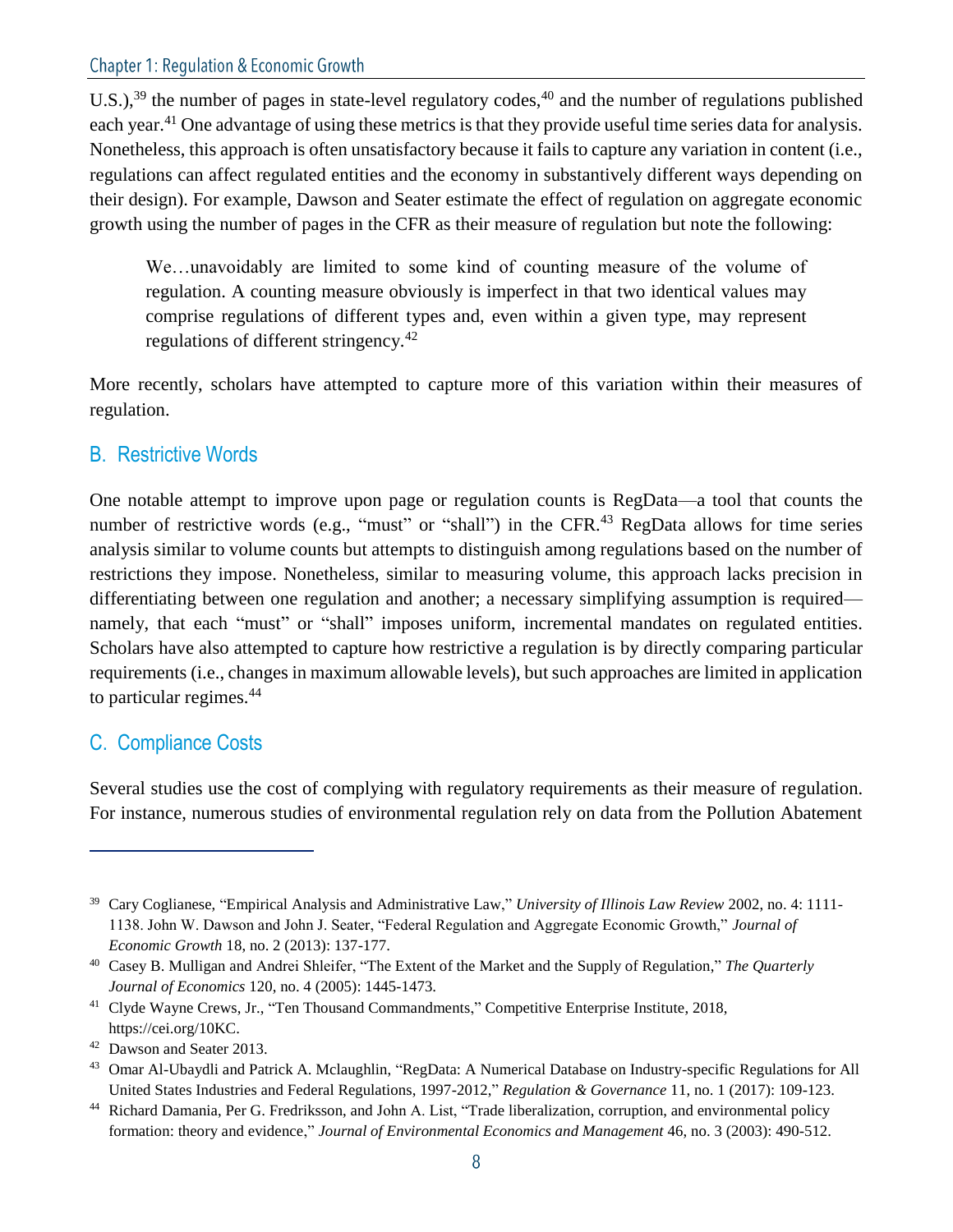Costs and Expenditures (PACE) survey administered by the U.S. Census Bureau which collected U.S. industry capital expenditures and operating costs associated with pollution abatement activities.<sup>45</sup> Berman and Bui use plant-level data on abatement technology investments made by oil refineries.<sup>46</sup> Given the lack of robust data on private sector compliance costs, economists also measure regulation using the difference between the purchase prices of inputs in production and their shadow price—an estimate of the domestic input price undistorted by regulation.<sup>47</sup> Finally, in cases where abatement expenditure data are not available, studies often use proxies related to enforcement efforts, including inspection reporting or spending by regulatory agencies.<sup>48</sup>

#### D. On-budget Costs

Dudley and Warren track federal regulatory agency expenditures and staffing devoted to "developing, administering and enforcing regulation"<sup>49</sup> and several studies have used these data to estimate the effect of regulation on macroeconomic performance. For instance, Beard et al. used these on-budget data to estimate the relationship between regulation and economic performance (e.g., economic growth, private sector job creation).<sup>50</sup> As noted above, Sinclair and Vesey conducted similar econometric analysis with these data and reached different conclusions.<sup>51</sup>

<sup>&</sup>lt;sup>45</sup> The U.S. Census Bureau conducted the PACE survey annually between 1973 and 1994. EPA funded a PACE survey to collect data on expenditures in 1999 and 2005. For more on PACE data and its empirical applications, *see* Randy A. Becker and Ronald J. Shadabegian, "A Change of PACE: Comparing the 1994 and 1999 Pollution Abatement Costs and Expenditures Surveys," *Journal of Economic and Social Measurement* 30, no. 1 (2005): 63-95. *See also* Adam B. Jaffe and Karen Palmer, "Environmental Regulation and Innovation: A Panel Data Study," Review of Economics and Statistics 79, no. 4 (1997): 610-619; Wayne B. Gray, "The Cost of Regulation: OSHA, EPA and the Productivity Slowdown," American Economic Association 77, no. 5 (1987): 998-1006; Meryem Saygili, "Pollution Abatement Costs and Productivity: Does the Type of Cost Matter?," Letters in Spatial and Resource Sciences 9, no. 1 (2016): 1-7.

<sup>&</sup>lt;sup>46</sup> Eli Berman and Linda T.M. Bui, "Environmental regulation and productivity: Evidence from oil refineries," Review of Economics and Statistics 83, no. 3 (2010): 498–510.

<sup>&</sup>lt;sup>47</sup> Daan P. van Soest, John A. List, and Tim Jeppesen, "Shadow Prices, Environmental Stringency, and International Competitiveness," European Economic Review 50, no. 5 (2006): 1151-1167.

<sup>&</sup>lt;sup>48</sup> Ebru Alpay, Steven Buccola, and Joe Kerkvliet, "Productivity Growth and Environmental Regulation in Mexican and U.S. Food Manufacturing," American Journal of Agricultural Economics 84, no. 4 (2002): 887-901; Gray 1987; Charles Dufour, Paul Lanoie, and Michel Patry, "Regulation and Productivity," Journal of Productivity Analysis 9, no. 3 (1998): 233-247; Paul Lanoie, Michel Patry, and Richard Lajeunesse, "Environmental Regulation and Productivity: Testing the Porter Hypothesis," Journal of Productivity Analysis 30, no. 2 (2008): 121-128; R. J. Shadbegian and W. B. Gray, "Spatial Patterns in Regulatory Enforcement: Local Tests of Environmental Justice," in *The Political Economy of Environmental Justice*, edited by H. S. Banzhaf. Stanford (CA: Stanford University Press, 2012).

<sup>49</sup> Susan Dudley and Melinda Warren, "Regulator's Budget: More for Homeland Security, Less for Environmental Regulation," The George Washington University Regulatory Studies Center, 2008, https://regulatorystudies.columbian.gwu.edu/fy-2019-regulators-budget-more-homeland-security-less-environmentalregulation.

<sup>&</sup>lt;sup>50</sup> Thomas Randolph Beard, George S. Ford, Hyeongwoo Kim, and Lawrence J. Spiwak, "Regulatory Expenditures, Economic Growth, and Jobs: An Empirical Study," *Phoenix Center Policy Bulletin*, no 28 (2011): 1-20.

<sup>51</sup> Sinclair and Vesey 2012.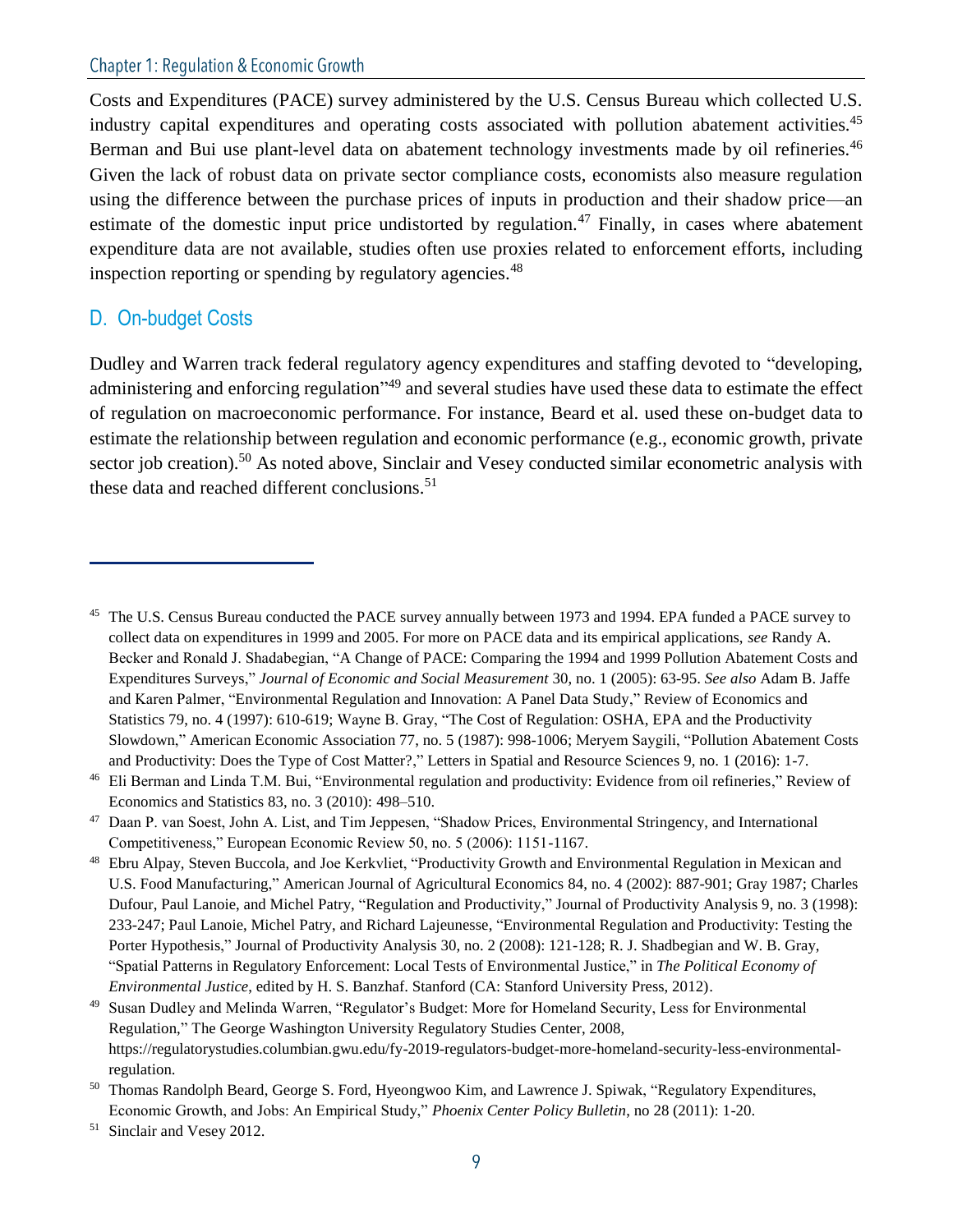#### E. Composite Measures

Studies also combine various indicators related to regulation to form composite measures of regulation normally indexes—for use in empirical analyses. For example, Goff designed his Effective Regulation Index to measure the regulatory burden on regulated entities complying with environmental regulations in the U.S. by combining the number of pages in the *Federal Register* with additional variables including the number of staff employed at the Environmental Protection Agency and the percentage of lawyers in the U.S. population.<sup>52</sup> Levinson generated an industry-adjusted index of state environmental compliance costs.<sup>53</sup> Simkovic and Zhang construct an index of compliance costs using firm expenditures on employees whose primary task is ensuring compliance with regulation.<sup>54</sup> Other approaches involve the use of extensive survey data along with expert judgements to create indices of overall regulatory intensity.

One advantage of composite measures is their generalizability—often allowing for cross-country comparisons using consistent methodologies to analyze changes over time. For example, in 2003, the World Bank began publishing its Doing Business report, which measures regulations affecting small and medium-sized enterprises. As of 2018, the report covers 190 countries using 11 sets of indicators (e.g., labor market regulation, ease of starting a business) and combines survey data and empirical measures of relevant country laws and regulations to generate quantitative metrics for each country's regulatory environment.<sup>55</sup>

Finally, studies have also combined various indices to create composite indices of regulation.<sup>56</sup> For instance, Loayza et al. combine six separate sources: 1) *Doing Business* (The World Bank Group); 2) *Index of Economic Freedom* (The Heritage Foundation); 3) *Economic Freedom of the World* (The Fraser Institute), 4) *Labor Market Indicators Database* (M. Rama and R. Artecona 2000); 5) *The Corporate Tax Rates Survey* (KPMG) and 6) *International Country Risk Guide* (The PRS Group).

#### IV. Application to Agriculture

Total agricultural output growth in the U.S. is mainly driven by productivity growth, along with agricultural input growth and short-term shocks.<sup>57</sup> This section discusses the mechanisms by which

<sup>52</sup> Brian Goff (editor), *Regulation and Macroeconomic Performance* (Boston: Kluwer, 1996).

<sup>53</sup> Arik Levinson, "An Industry-Adjusted Index of State Environmental Compliance Costs," NBER paper, 2001, http://www.nber.org/chapters/c10607.pdf.

<sup>54</sup> Michael Simkovic and Miao Ben Zhang, "Measuring Regulation," January 2019, https://ssrn.com/abstract=3205589.

<sup>55</sup> The World Bank 2018.

<sup>56</sup> Norman V. Loayza, Ana Maria Oviedo, and Luis Servén, "Regulation and Macroeconomic Performance," The World Bank Policy Research Working Paper No. 3469, 2005, https://papers.ssrn.com/sol3/papers.cfm?abstract\_id=643682.

<sup>57</sup> Sun Ling Wang, Paul Heisey, David Schimmelpfennig, and Eldon Ball, "Agricultural Productivity Growth in the United States: Measurement, Trends, and Drivers," Economic Research Service, U.S. Department of Agriculture, ERR-189, July 2015.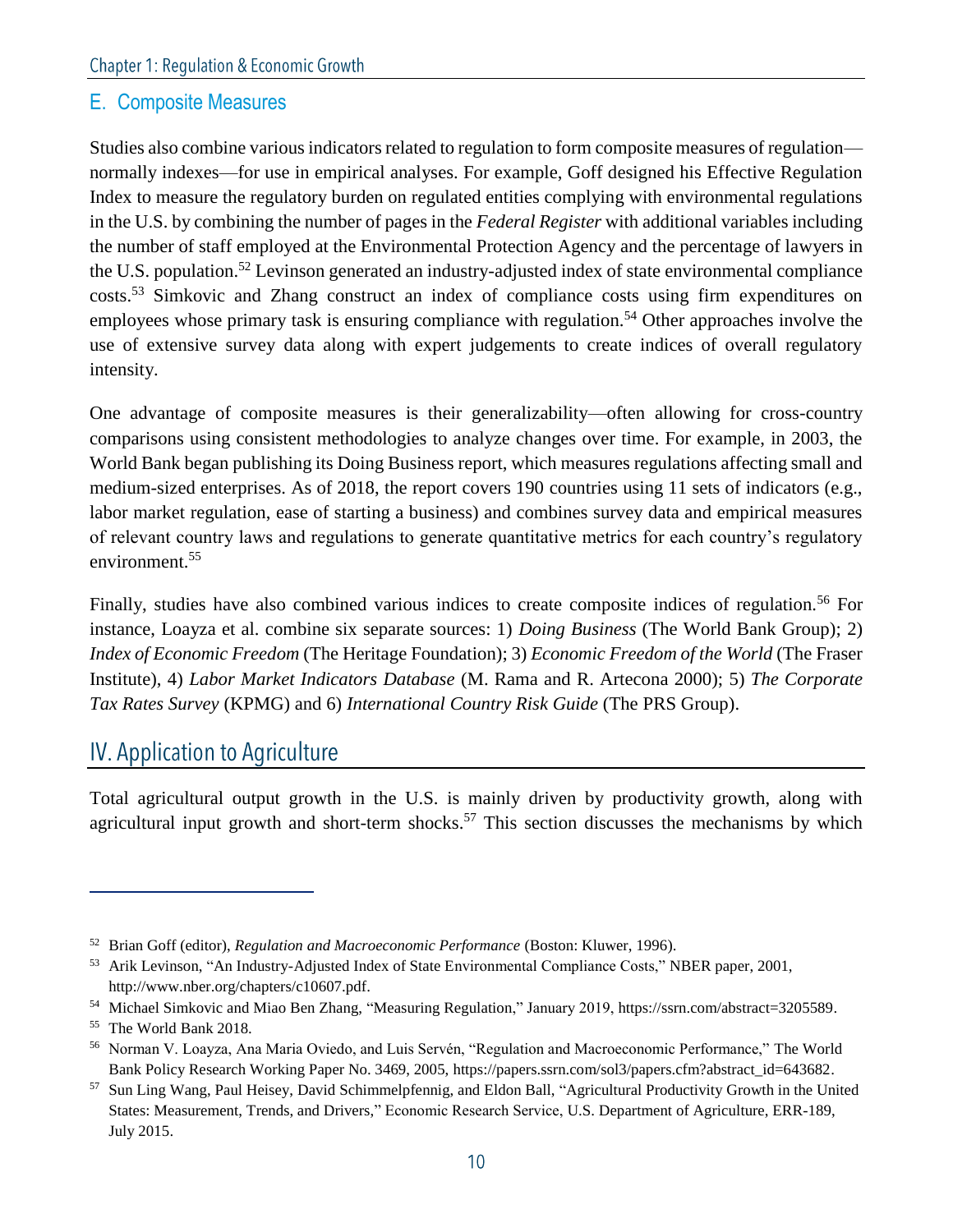regulation can stimulate or stifle productivity growth in agriculture and summarizes empirical findings about the relationship between regulation and agricultural productivity in the literature.

#### A. Mechanism

A report published by the Economic Research Service of the U.S. Department of Agriculture (USDA) specifies the major sources of agricultural TFP growth (Figure 1).<sup>58</sup> In this framework, productivity growth is driven by changes in input quality, which can be affected by embodied technical change, farming practices, and farmers' education levels and health conditions.<sup>59</sup> Technical change, or innovation, is mainly due to R&D funded by public or private sectors, which can be enhanced by extension activity and infrastructure.<sup>60</sup> Similarly, Gopinath and Roe state that productivity growth in agriculture can be attributed to four major sources: public investment in agricultural R&D, public expenditures on infrastructure, private investment in R&D, and technological advances in material inputs such as fertilizers and chemicals.<sup>61</sup>

Regulation influences different factors that affect agricultural productivity growth. First, regulation can affect innovation by diverting and encouraging public and private R&D investments in the agriculture sector. Aligning with Eads's arguments, regulations setting stringent and inflexible standards for producers and processors of agricultural commodities can generate substantial compliance costs that may cause them to divert time and resources from innovative activities to compliance efforts. For example, the Food and Drug Administration's Standards for the Growing, Harvesting, Packing, and Holding of Produce for Human Consumption are intended to reduce microbiological hazards that can lead to food-borne illness by setting various requirements related to agricultural water quality, biological soil amendments, the presence of domesticated and wild animals on produce fields, worker training and health and hygiene, and equipment, tools, and buildings.<sup>62</sup> However, these standards also result in significant costs to covered farms and are especially burdensome for smaller farms.<sup>63</sup>

On the other hand, there are many existing regulations that can encourage agricultural R&D investments. For example, regulations that authorize technology transfer from the government to private sector partners can increase firms' payoffs to investments in related R&D and thus promote private-sector R&D investment. The Agricultural Research Service administers various technology transfer programs for all intramural research conducted by USDA through collaborative research agreements and licenses and

<sup>58</sup> *Ibid*.

<sup>59</sup> *Ibid*.

<sup>60</sup> *Ibid*.

<sup>&</sup>lt;sup>61</sup> Munisamy Gopinath and Terry L. Roe, "Sources of Sectoral Growth in an Economy Wide Context: The Case of U.S. Agriculture," *Journal of Productivity Analysis* 8, no. 3 (1997): 293-310.

 $62$  Center for Food Safety and Applied Nutrition, "Food Safety Modernization Act (FSMA) - FSMA Final Rule on Produce Safety," U S Food and Drug Administration Home Page, accessed December 21, 2018, https://www.fda.gov/food/guidanceregulation/fsma/ucm334114.htm.

 $63$  According to FDA's estimates, the compliance costs could consume up to 6 percent of a farm's annual food sales. Sofie E. Miller and Cassidy B. West, "Small Farms, Big Costs," *Regulation* (Fall 2013): 9-10.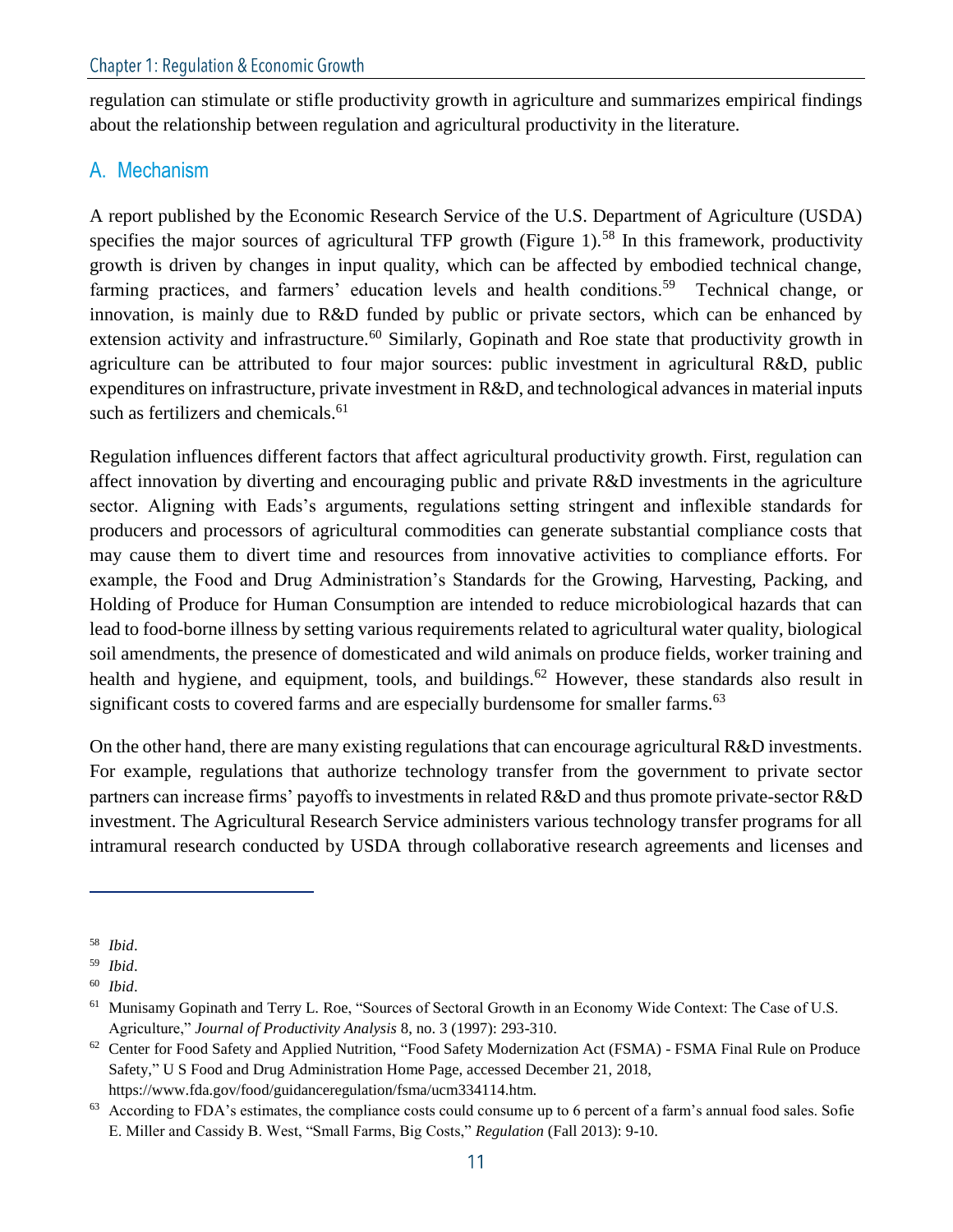public-private partnerships.<sup>64</sup> Further, regulations authorizing certain loan and subsidy programs can also increase firms' incentives to invest in specific types of agricultural R&D. For example, government subsidies for biofuel stimulate market demand for biofuel, spurring private-sector R&D investment in the biofuel industry supply chain including manufacturing of agricultural inputs as well as farming of corn, sugarcane, and rapeseed.<sup>65</sup>





*Note: This diagram is an adapted version of the diagram in Wang et al. 2015 (p. 2).<sup>66</sup> The original diagram shows sources of agricultural output growth, and this diagram extracts sources of productivity growth and incorporates the component of regulation. It is just to illustrate how regulation can affect various sources of agricultural productivity growth but not to present a complete framework of all possible mechanisms.*

Second, regulation can affect agricultural input quality by encouraging or constraining certain operations. The quality of land is largely influenced by practices of irrigation, conservation, and cropping patterns,<sup>67</sup> which are often subject to regulatory requirements. USDA's Farm Service Agency and Natural Resources Conservation Services administer a variety of voluntary conservation programs that

<sup>64</sup> Agricultural Research Service, U.S. Department of Agriculture (ARS), "Office of Technology Transfer," last modified October 9, 2018, https://www.ars.usda.gov/office-of-technology-transfer/.

<sup>65</sup> Keith O. Fuglie, Paul W. Heisey, John L. King, Carl E. Pray, Kelly Day-Rubenstein, David Schimmelpfennig, Sun Ling Wang, and Rupa Karmarkar-Deshmukh, "Research Investments and Market Structure in the Food Processing, Agricultural Input, and Biofuel Industries Worldwide," Economic Research Service, U.S. Department of Agriculture, Economic Research Report Number 130, November 2011.

 $66$  Wang et al. 2015

<sup>67</sup> Wang et al. 2015.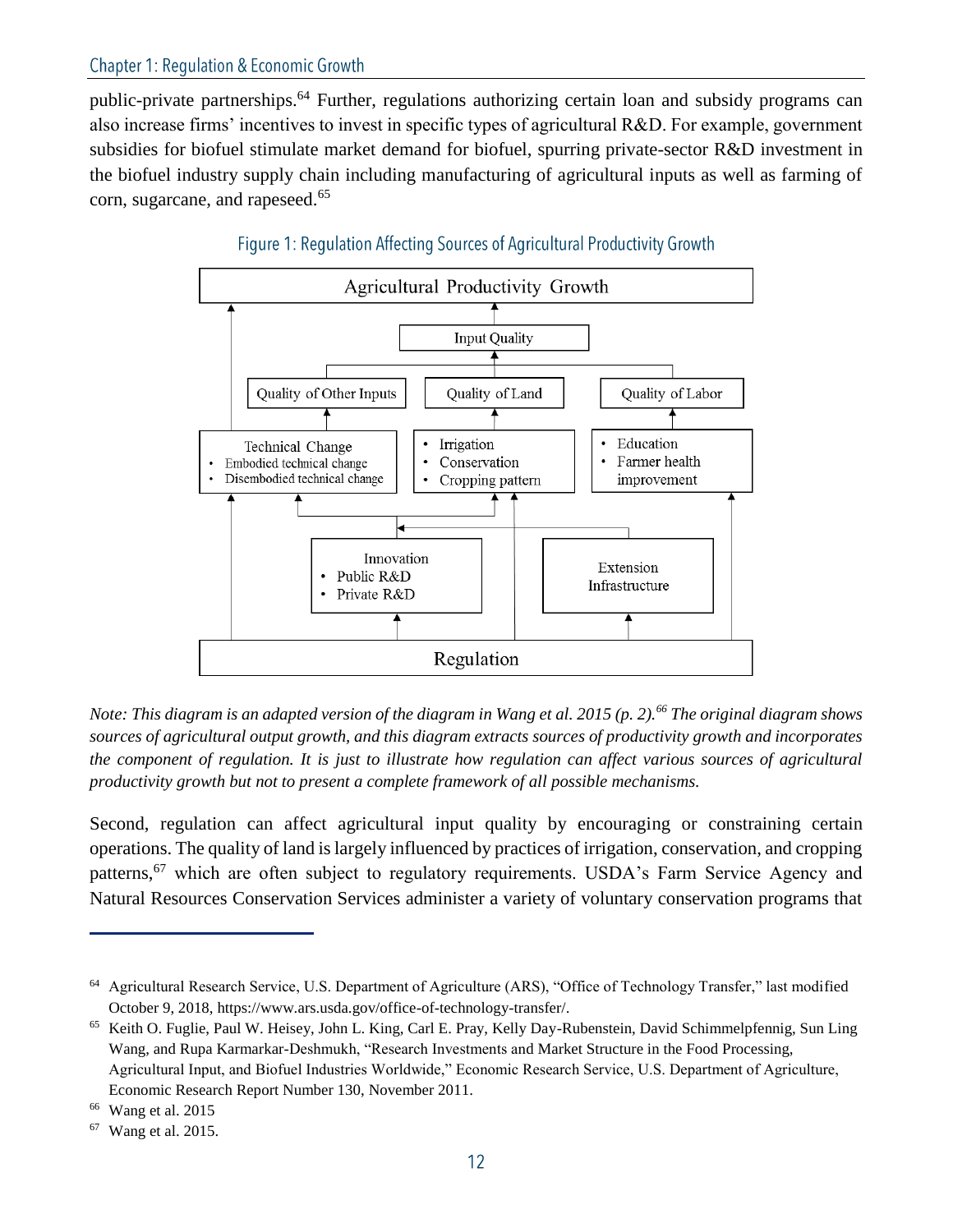aim to preserve land quality, such as the Conservation Reserve Program, Conservation Stewardship Program, and Environmental Quality Incentives Program.<sup>68</sup> These programs provide subsidies for farmers to encourage adoption of certain conservation practices and cropping patterns, leading to better land quality that could drive productivity growth. For example, the Conservation Stewardship Program pays eligible farmers to install and maintain conservation practices and adopt resource-conserving crop rotations.<sup>69</sup>

The quality of labor depends on farmer education and health.<sup>70</sup> Agricultural labor is also constrained by regulations setting minimum wage, overtime, and recordkeeping standards, which may contribute to labor productivity.<sup>71</sup> Also, relevant workplace safety and health regulations can affect labor quality through both education and farmer health. For example, the Agricultural Worker Protection Standard requires training for farmworkers on pesticide handling and specific measures to decrease pesticide exposure incidents (e.g. providing and maintaining required personal protective equipment to handlers, and monitoring handlers using highly toxic pesticides).<sup>72</sup>

Regulations prohibiting the use of certain intermediate inputs, although intended to protect the environment and public safety, may force the use of less efficient inputs, thereby mitigating productivity growth. Examples include pesticide bans and restrictions on genetically modified crop cultivation. For instance, the Insect Resistance Management requires farmers planting a Bt crop<sup>73</sup> to maintain a refuge which plants a non-Bt variety of the crop and prescribes methods for the use of non-Bt insecticide treatments on the refuge.<sup>74</sup> While these requirements may have the effect of enhancing agricultural productivity by mitigating insect resistance in the long run, they might also inhibit short-run productivity growth.

Third, regulation can affect knowledge extension activities and agricultural infrastructure. A wide range of government services and knowledge sharing programs are implemented through rulemaking. For

<sup>68</sup> Susan E. Dudley, Lydia Holmes, Daniel R. Pérez, Aryamala Prasad, and Zhoudan Xie, "Transatlantic Approaches to Agriculture Policy," The George Washington University Regulatory Studies Center, Transatlantic Agriculture & Regulation Working Paper Series: No. 3, October 2017, https://regulatorystudies.columbian.gwu.edu/transatlanticapproaches-agriculture-policy-transatlantic-agriculture-regulation-working-paper.

<sup>69</sup> Natural Resources Conservation Service, U.S. Department of Agriculture (NRCS), "Conservation Stewardship Program," accessed December 21, 2018,

https://www.nrcs.usda.gov/wps/portal/nrcs/main/national/programs/financial/csp/.

<sup>70</sup> Wang et al. 2015.

<sup>71</sup> U.S. Department of Labor, "Wage and Hour Division (WHD)," accessed December 21, 2018, https://www.dol.gov/whd/ag/ag\_flsa.htm.

<sup>72</sup> U.S. Environmental Protection Agency (EPA), "Agricultural Worker Protection Standard (WPS)," accessed December 21, 2018, https://www.epa.gov/pesticide-worker-safety/agricultural-worker-protection-standard-wps.

<sup>73</sup> A Bt (*Bacillus thuringiensis*) crop is a crop that has "been genetically altered to produce proteins that are harmful to certain insect pests." *See* U.S. Environmental Protection Agency (EPA), "Insect Resistance Management for Bt Plant-Incorporated Protectants," accessed December 21, 2018, https://www.epa.gov/regulation-biotechnology-under-tsca-andfifra/insect-resistance-management-bt-plant-incorporated.

<sup>74</sup> *Ibid*.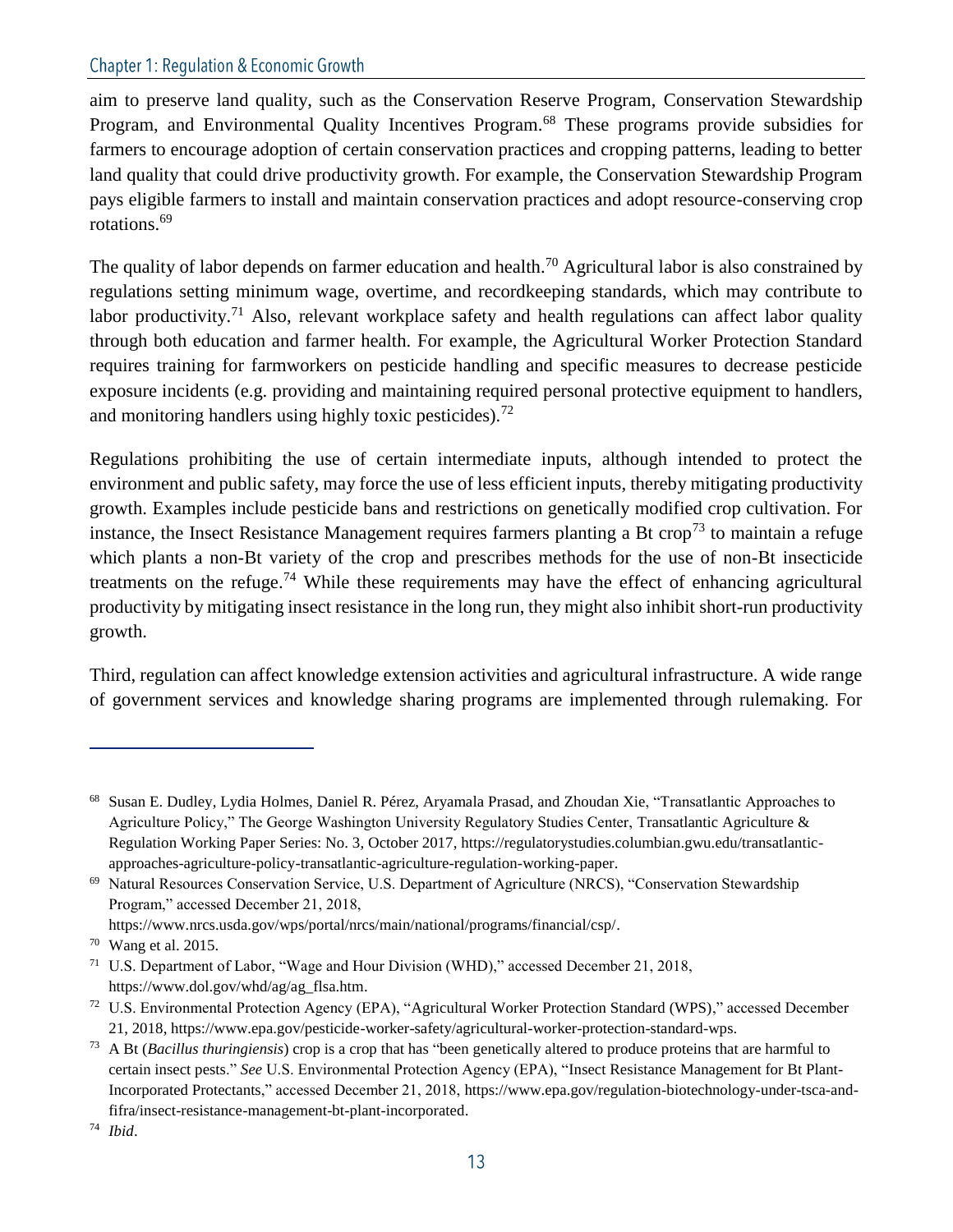example, a regulation sets policy and procedures for the Natural Resources Conservation Service to administer a snow survey and water supply forecast program, which provides agricultural water users with water supply forecasts and a snow resource database to enable them to plan for efficient water management.<sup>75</sup> Moreover, the USDA Rural Development provides loans and grants to help build utilities and telecommunications infrastructure and facilities in rural areas.<sup>76</sup>

Many other policies and regulations could affect agricultural productivity growth. Some are clearly designed to drive productivity growth directly, while others may have an indirect impact. A small body of literature provides some empirical evidence on the impact of regulation on agricultural productivity growth.

#### B. Empirical Findings

Much of the research studying the impact of agricultural regulation focuses on output levels,  $^{77}$  farm revenue or income,<sup>78</sup> industry structures,<sup>79</sup> and farmers' financial decision-making behavior.<sup>80</sup> A small body of scholarship studies the relationship between regulation and agricultural productivity and/or technical change, but the empirical findings are mixed.

Consistent with the Porter Hypothesis, a few studies find a positive correlation between environmental regulations and technical change in farms. Using data on the productivity of Swiss farms from 1991 to 2006, Bokusheva et al. find that the introduction of environmental regulations had a positive effect on technical change: farmers began to look for technological options for maintaining high productivity of input use by increasing the effectiveness of input utilization.<sup>81</sup> In the U.S., Njuki and Bravo-Ureta

https://ageconsearch.umn.edu/bitstream/91828/2/98Bokusheva Kumbkakar lehman.pdf.

<sup>75</sup> Code of Federal Regulations, Title 7, Part 612, Snow Surveys and Water Supply Forecasts.

<sup>76</sup> Rural Development, U.S. Department of Agriculture, "Programs & Services," accessed December 21, 2018, https://www.rd.usda.gov/programs-services.

<sup>77</sup> Jorge Fernandez-Cornejo, Sharon Jans, and Mark Smith. "Issues in the Economics of Pesticide Use in Agriculture: A Review of the Empirical Evidence," Review of Agricultural Economics 20, no. 2 (1998): 462-488; Jeremy G. Weber and Nigel Key, "How much Do Decoupled Payments Affect Production? An Instrumental Variable Approach with Panel," *American Journal of Agricultural Economics* 94, no. 1 (2012): 52-66.

<sup>78</sup> Janet Carpenter, Leonard Gianessi, and Lori Lynch, "The Economic Impact of the Scheduled U.S. Phaseout of Methyl Bromide," National Center for Food and Agricultural Policy, February 2000; Terry M. Dinan, Michael Salassi, and Craig Simons, "Farm-level Impacts of Recent and Proposed Environmental Regulations on Selected Farm Types," *Agribusiness* 7, no. 2 (1991): 115-133.

 $79$  Stefan Kersting, Silke Hüttel, and Martin Odening, "Industry Dynamics under Production Constraints—The Case of the EU Dairy Sector," Economic Modelling 55 (2016): 135-151.

<sup>80</sup> Jaclyn D. Kropp and Ani L. Katchova, "The Effects of Direct Payments on Liquidity and Repayment Capacity of Beginning Farmers," Agricultural Finance Review 71, no. 3 (2011): 347-365; David Ubilava, Barry J. Barnett, Keith H. Coble, and Ardian Harri, "The SURE Program and Its Interaction with Other Federal Farm Programs," *Journal of Agricultural and Resource Economics* 36, no. 3 (2011): 630-648.

<sup>81</sup> Raushan Bokusheva, Subal C. Kumbhakar, and Bernard Lehmann, "The Effect of Environmental Cross Compliance Regulations on Swiss Farm Productivity," The 84<sup>th</sup> Annual Conference of the Agricultural Economics Society in Edinburgh, March 30-31, 2010,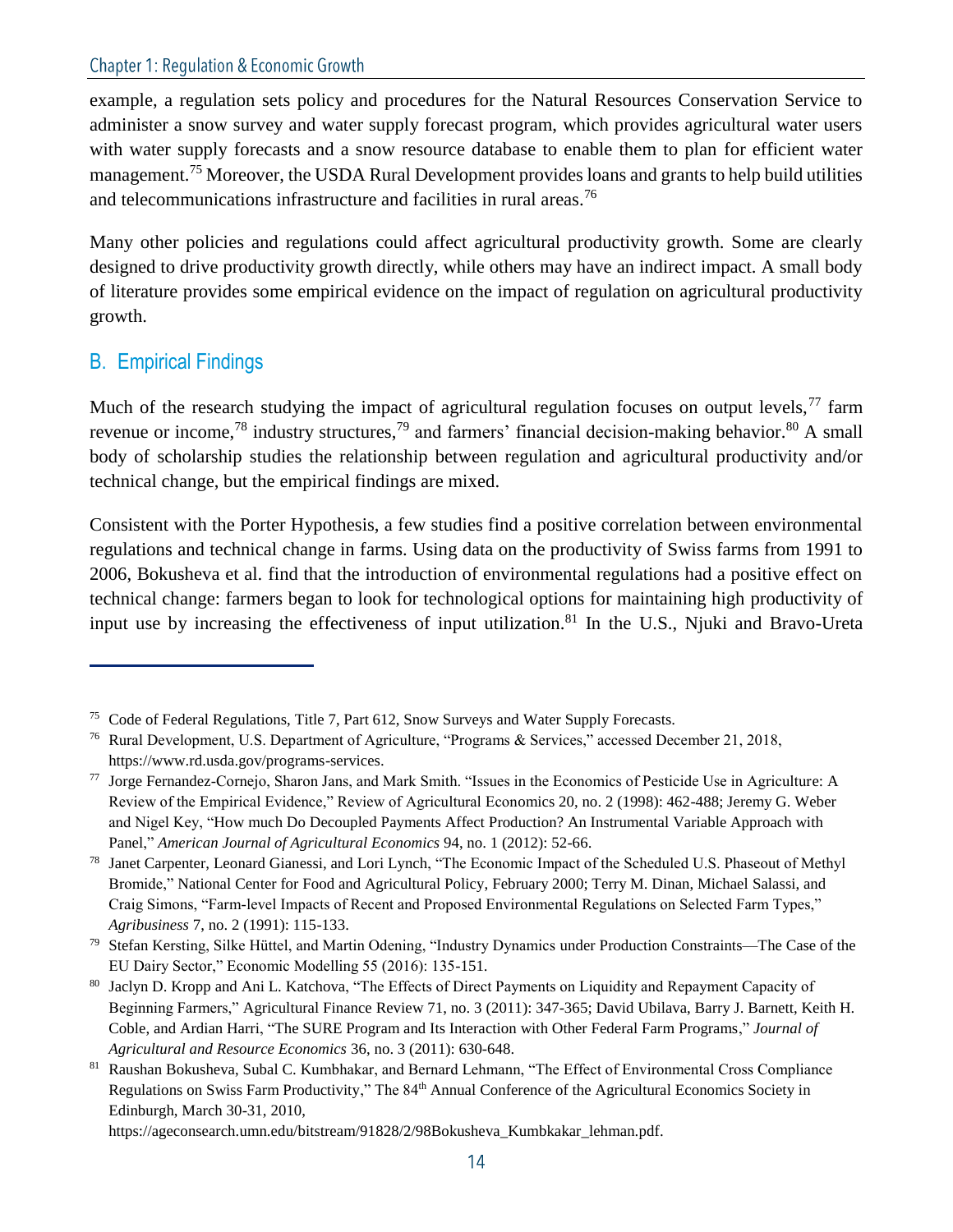observe that regulating greenhouse gas emission from dairy farming is associated with a 5 percentagepoint increase in average technical efficiency because of the structural change in the dairy industry that brings cost advantages from economies of scale.<sup>82</sup>

On the other hand, studies generally find a negative impact of marketing orders (e.g., quotas or minimum prices) on agricultural productivity. Gillespie et al. find that the implementation of milk quotas in Europe is associated with a general decrease in TFP of Irish dairy farms and a slowdown in productivity growth.<sup>83</sup> Slade and Hailu examine dairy farms in the Canadian province of Ontario and New York State, and find that farms operating under milk quotas in Ontario (relative to no milk quotas in New York State) have lower cost efficiency on average, primarily accounted for by a low allocative efficiency rather than technical efficiency.<sup>84</sup> Similarly, Frick and Sauer find that the abolition of milk quotas is associated with resource allocation toward more productive farms in Germany.<sup>85</sup>

Income supports and subsidies are generally negatively associated with farm productivity and technical change. For example, Mary finds that agricultural subsidies had a negative impact on farm-level TFP in French crop farms between 1996 and 2003.<sup>86</sup> Sipiläinen and Kumbhakar find mixed effects of income support on technical change in European dairy farms from 1997 to 2003: the payment is positively associated with technical change in Denmark but negatively associated with technical change in Finland and Sweden.<sup>87</sup>

Research studying the cumulative impact of regulation on agricultural productivity is very limited. An exception is a study conducted by Russell, Crespi and Langemeier.<sup>88</sup> They measure the total amount of regulation issued by USDA and EPA during the period of 1997 to 2012, using the restrictive word count

<sup>&</sup>lt;sup>82</sup> Eric Njuki and Boris E, Bravo-Ureta, "The Economic Costs of Environmental Regulation in U.S. Dairy Farming: A Directional Distance Function Approach," *American Journal of Agricultural Economics* 97, no. 4 (2015): 1087-1106.

<sup>83</sup> Patrick Gillespie, Cathal O'Donoghue, Stephen Hynes, Fiona Thorne, and Thia Hennessy, "Milk Quota and the Development of Irish Dairy Productivity: a Malmquist Index Using a Stochastic Frontier Approach," International Association of Agricultural Economists (IAAE) 2015 Conference, August 9-14, 2015, Milan, Italy 2015, https://ageconsearch.umn.edu/record/211684?ln=en.

<sup>84</sup> Peter Slade and Getu Hailu, "Efficiency and Regulation: A Comparison of Dairy Farms in Ontario and New York State," *Journal of Productivity Analysis* 45, no. 1 (2015): 103-115.

<sup>85</sup> Fabian Frick and Johannes Sauer, "Deregulation and Productivity: Empirical Evidence on Dairy Production," *American Journal of Agricultural Economics* 100, no. 1 (2018): 351-378.

<sup>86</sup> Sebastien Mary, "Assessing the Impacts of Pillar 1 and 2 Subsidies on TFP in French Crop Farms," *Journal of Agricultural Economics* 64, no. 1 (2013): 133-144.

<sup>87</sup> Timo Sipiläinen and Subal C. Kumbhakar, "Effects of Direct Payments on Farm Performance: The Case of Dairy Farms in Northern EU Countries," University of Helsinki, Department of Economics and Management, Discussion Papers n:o 43, 2010.

<sup>88</sup> Levi A. Russell, John M. Crespi, and Michael R. Langemeier, "Agricultural Productivity Growth and Regulation," Draft of First Submission *Public Choice*, August 2015,

https://ag.purdue.edu/commercialag/Documents/Resources/Agricultural-

Policy/General%20Farm%20Policy/2015\_08\_31\_Langemeier\_Agricultural\_Productivity\_Growth.pdf.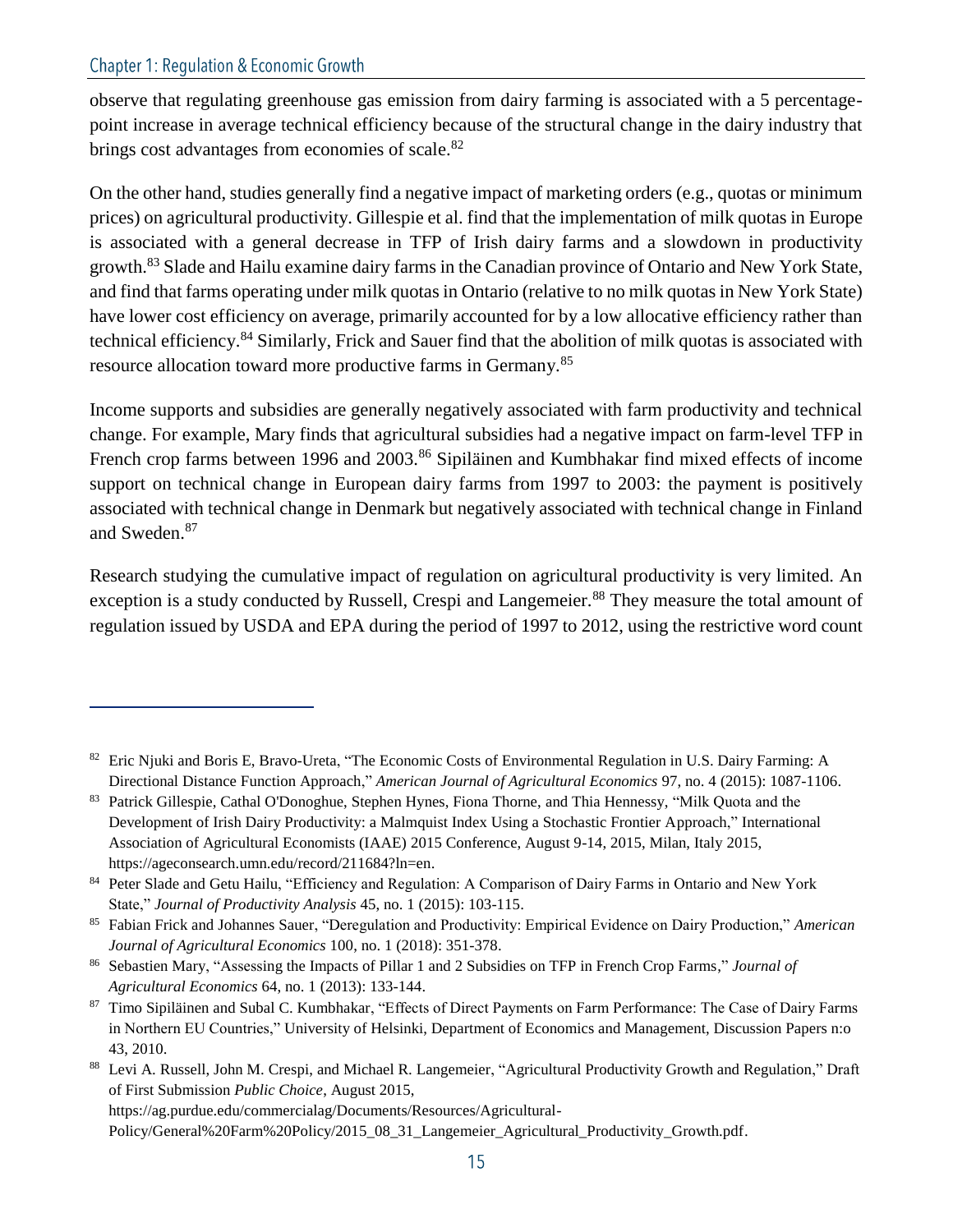from RegData<sup>89</sup> as well as regulatory agency expenditures from Dudley and Warren,<sup>90</sup> and find negative effects on state-level farm productivity.<sup>91</sup>Empirical studies have mostly focused on a specific set of regulations (e.g., quotas, income support), partially due to the challenges of measuring regulation. Such studies cannot usually draw conclusions on the cumulative impact of regulation on economic growth, since they include only a small subset of all regulations. Research like that conducted by Russell, Crespi and Langemeier attempt to measure the total amount of relevant regulation but it does not distinguish between different forms of regulation.

### V. Incorporating the Form of Regulation

A wide body of research illustrates that the *form* a regulation takes—the particular policy instruments it employs—combined with the *context* in which it operates matters a great deal for its prospects for successfully achieving desired social outcomes.<sup>92</sup> For instance, in a thorough treatment of the attributes that constitute "smart regulation," Gunningham and Sinclair observe that regulations make use of various combinations of policy instruments to achieve social goals and note that not all instruments are complementary and that their appropriateness is largely dependent on contextual factors.<sup>93</sup> The authors state that "…the task of answering the question of which particular combinations are complementary, which are counterproductive and which are context-specific is complex" while noting that certain combinations are likely to produce suboptimal economic or social outcomes.<sup>94</sup> Coglianese notes that regulators have a "large array of instruments available" to choose from and identifies four characteristics likely to create disparate impacts on regulated entities.<sup>95</sup> Richards states that:

<sup>89</sup> Omar Al-Ubaydli and Patrick McLaughlin, "RegData:Anumerical database on industry-specific regulations for all United States industries and federal regulations, 1997–2012," *Regulation & Governance* 11 (2017): 109-123.

<sup>&</sup>lt;sup>90</sup> Dudley and Warren 2018.

<sup>&</sup>lt;sup>91</sup> Russell, Crespi and Langemeier 2015.

<sup>&</sup>lt;sup>92</sup> *See* Carrigan and Harrington 2015. For additional research detailing both regulatory form and the importance of context, *see* Coglianese, Cary, Jennifer Nash, and Todd Olmstead, "Performance-Based Regulation: Prospects and Limitations in Health, Safety, and Environmental Protection." Administrative Law Review 55, no. 4 (2003): 705-729; Neil Gunningham, Peter N. Grabosky, and Darren Sinclair, *Smart Regulation: Designing Environmental Policy* (Oxford: Clarendon Press, 1998); Cameron Hepburn, "Regulation by Prices, Quantities, or Both: A Review of Instrument Choice," Oxford Review of Economic Policy 22, no. 2 (2006): 226-247; Wallace Oates and William Baumol, "The Instruments for Environmental Policy," in *Economic Analyses of Environmental Problems*, edited by Edwin S. Mills (Cambridge, MA: National Bureau of Economic Research, 1975); Jeffrey L. Pressman and Aaron B. Wildavsky, *Implementation: How Great Expectations in Washington are Dashed in Oakland* (Berkeley, California: University of California Press, 1973). Alfons Weersink, John Livernois, Jason Shogren, and James Shortle, "Economic Instruments and Environmental Policy in Agriculture," *Canadian Public Policy* 24, no. 3 (1998): 309-327.

<sup>93</sup> Neil Gunningham and Darren Sinclair, "Smart Regulation," in *Regulatory Theory: Foundations and Applications*, edited by Peter Drahos (Canberra: ANU Press, 2017).

<sup>94</sup> *Ibid*, p. 139.

<sup>95</sup> Cary Coglianese, "Engaging Business in the Regulation of Nanotechnology," in *Governing Uncertainty : Environmental Regulation in the Age of Nanotechnology*, edited by Christopher J. Bosso (Washington, DC: RFF Press, 2010).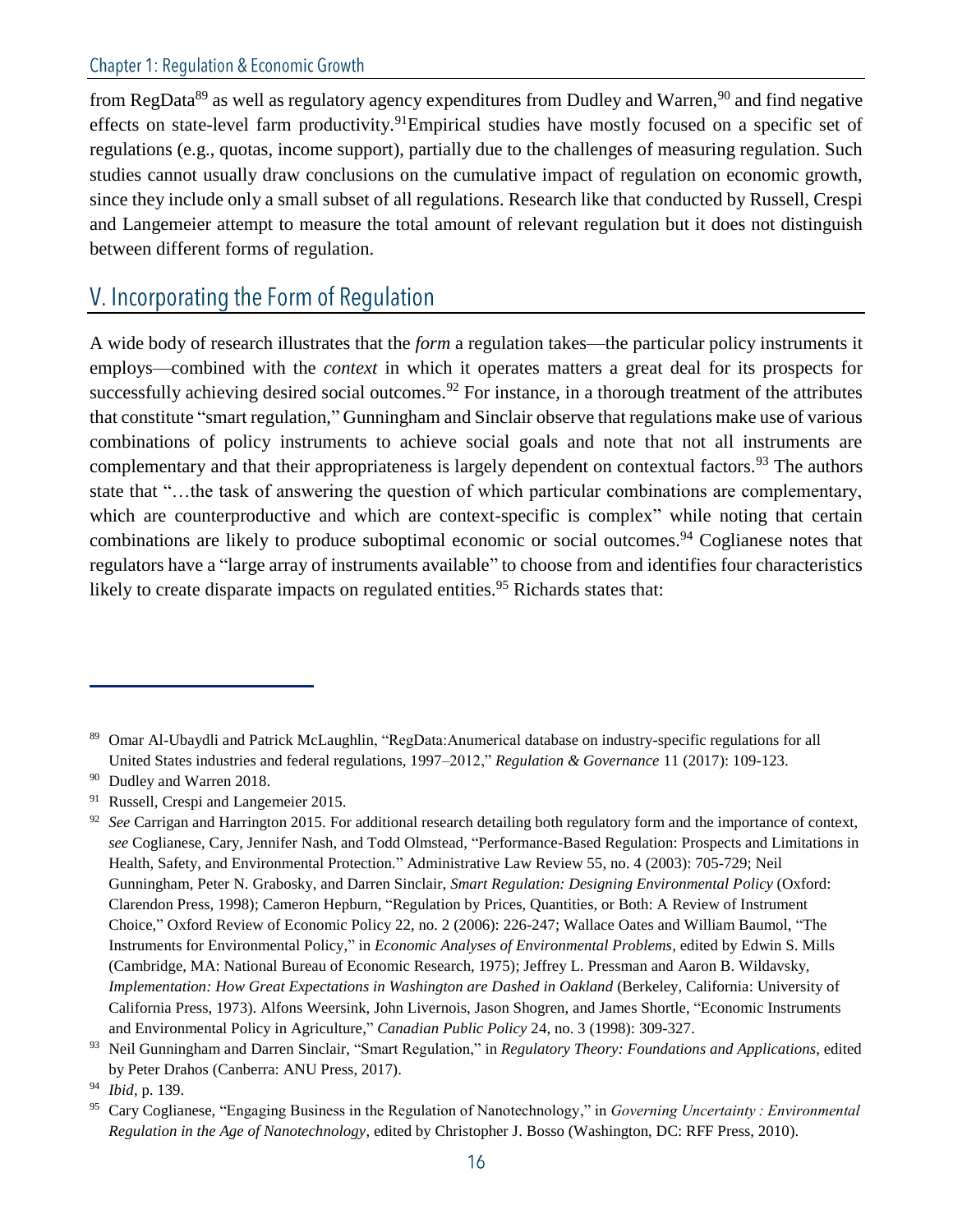One consistent message from the environmental economics literature is that incentive-based instruments are a more cost-effective means to achieve environmental goals than alternative policy instruments such as technology-based standards.<sup>96</sup>

Economic theories of regulation predict that economic forms of regulations that set price or quantity constraints or limit competition adversely affect innovation and create more unnecessary economic distortions than regulations that provide information or set performance standards.<sup>97</sup> The Office of Management and Budget's guidance to federal regulatory agencies includes a "presumption against economic regulation," noting that "government actions can be unintentionally harmful, and even useful regulations can impede market efficiency."<sup>98</sup>

In light of both economic theory and actual experience, a particularly demanding burden of proof is required to demonstrate the need for…price controls in competitive markets; production or sales quotas in competitive markets; mandatory uniform quality standards for goods or services if the potential problem can be adequately dealt with through voluntary standards or by disclosing information of the hazard to buyers or users; or controls on entry into employment or production, except (a) where indispensable to protect health and safety (e.g., FAA tests for commercial pilots) or (b) to manage the use of common property resources (e.g., fisheries, airwaves, Federal lands, and offshore areas).<sup>99</sup>

Prior to the deregulation of the 1980's in the U.S., the National Research Council encouraged policymakers to consider choosing regulatory forms that used market-oriented approaches to generate consumer health and safety protections in a cost-effective manner.<sup>100</sup> More recently, Hepburn suggested that economic theory should function as an important input for policymakers given the vastly different economic outcomes possible from different policy instruments.<sup>101</sup> His work considers the interaction between different forms of policy intervention and various contextual characteristics including the expected level of market uncertainty, the time-frame of the policy, and the enforcement costs related to

<sup>96</sup> Kenneth R. Richards, "Framing Environmental Policy Instrument Choice," Duke Environmental Law & Policy Forum 10, no. 2 (2000): 221-285.

<sup>&</sup>lt;sup>97</sup> For example, Loayza et al. (2005) states that "on analytical grounds, certain types of regulation—such as those designed to enhance competition in goods or financial markets—should be expected to exert beneficial effects on economic performance, rather than adverse ones" (p. 4). *See also* Leora Klapper, Luc Laeven, and Raghuram Rajan, "Entry Regulation as a Barrier to Entrepreneurship," Journal of Financial Economics 82, no. 3 (2006): 591-629; OECD, "Annex 2: Regulatory Alternatives," in *Regulatory Policies in OECD Countries: From Interventionism to Regulatory Governance* (Paris: OECD Publishing); OMB 2003; George J. Stigler, "The Theory of Economic Regulation," *The Bell Journal of Economics and Management Science* 2, no. 1 (1971): 3-21. For additional scenarios on the benefits of shifting towards more efficient policy instruments, *see* Winston 2006.

<sup>98</sup> OMB 2003, p. 265.

<sup>99</sup> *Ibid*.

<sup>100</sup> NAS 1979, pp. 25, 34, 53.

<sup>101</sup> Cameron Hepburn, "Regulation by Prices, Quantities, or Both: A Review of Instrument Choice." *Oxford Review of Economic Policy* 22, no. 2 (2006): 226-247.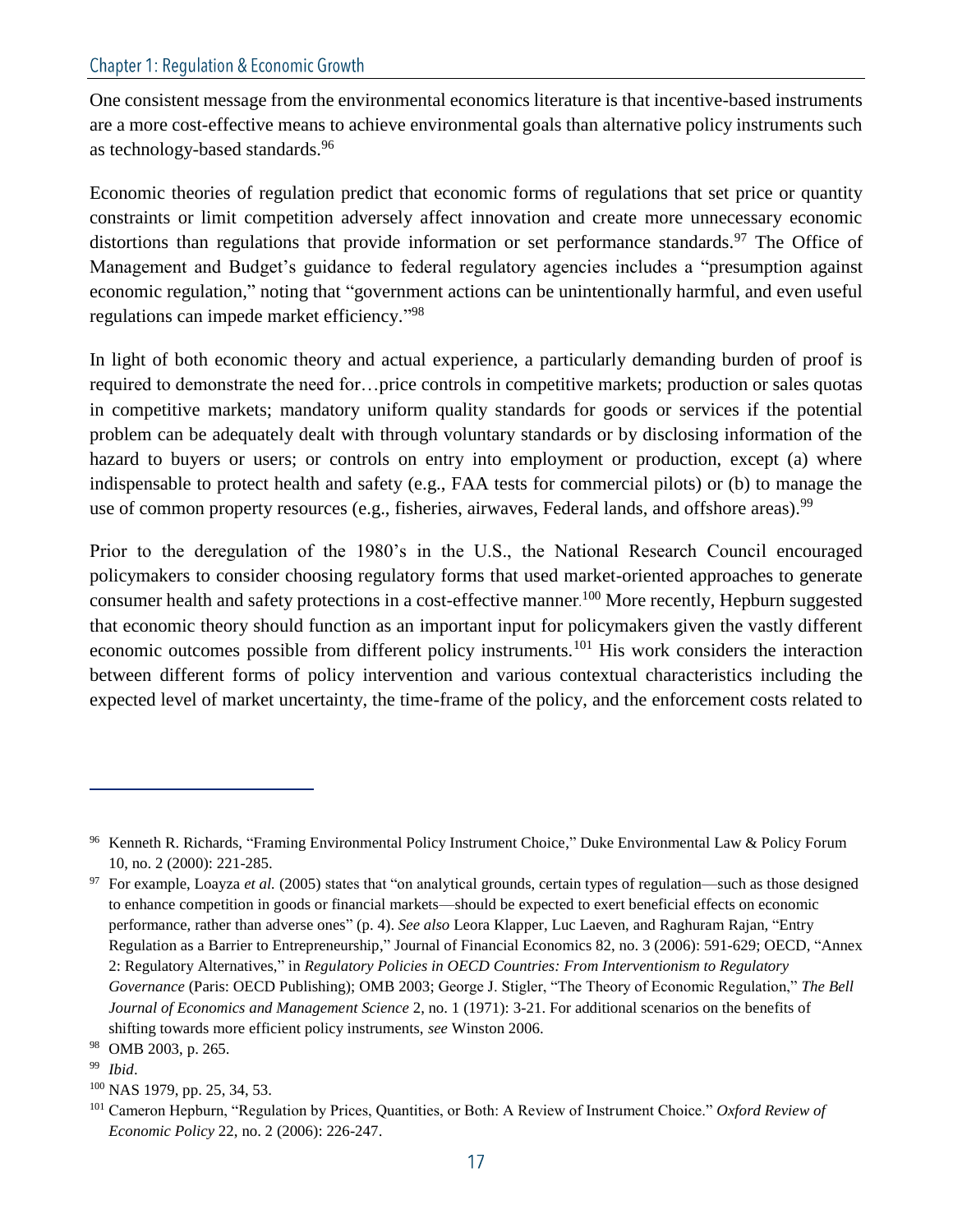different regulatory approaches. Finally, regulations—regardless of their form—can be either voluntary or mandatory, a distinction which is also likely to affect outcomes.<sup>102</sup>

Although it is widely accepted that different regulatory forms affect the economy in substantively different ways, our survey of the peer-reviewed literature on regulation indicates that there is currently no systematic framework for classifying regulations by form. Existing work by other scholars guided our definitions and classifications, but we found existing taxonomies were not satisfactory for several reasons. Most were not generalizable across issue areas; some were too theoretical to apply directly as a framework for empirical research; some included policy instruments unrelated to regulation; and others excluded certain forms of regulation from their taxonomies based on normative claims regarding which subset of policy instruments they considered were appropriate to use within a particular policy area.<sup>103</sup>

The discussion by Gunningham and Sinclair on smart regulation includes an overview of various types of regulatory policy instruments available to policymakers. However, the authors limit their treatment to a broad classification of five general policy attributes: 1) command-and-control regulation, 2) economic instruments, 3) self-regulation, 4) voluntarism, and 5) information strategies.<sup>104</sup> Hepburn engages in a valuable theoretical discussion of several conditions under which it might be appropriate to consider the use of certain regulatory approaches over others; nonetheless, his classification of regulations is limited to identifying a subset that affect prices, quantities, or both. $105$ 

Coglianese illustrates several important contextual factors to consider when choosing among regulatory policy instruments, including a discussion on the differences between voluntary and mandatory approaches; he provides a list of various regulatory forms but limits his accounting primarily to the category of social regulations.<sup>106</sup> Richards similarly identifies various characteristics of regulations primarily in the area of environmental regulation. However, his framework is limited to high-level distinctions, such as whether a regulation has to do with information or abatement or if it regulates price or quantity.<sup>107</sup>

Other studies engage in a more robust classification of different regulatory forms but limit the scope of their inquiry to certain industries or policy issues. For instance, Stavins identifies several discrete regulatory forms within the broader categories of command-and-control and market-based instruments,

<sup>102</sup> Carrigan and Harrington 2015.

<sup>103</sup> Interestingly, most of the literature we surveyed tended to focus on policy instruments for environmental regulation. *See*, for instance: Robert N. Stavins, "Policy Instruments for Climate Change: How Can National Governments Address a Global Problem?," University of Chicago Legal Forum 1997 (1997): 293-329. *See also* Weersink et al. 1998. On policy instruments, s*ee* Kenneth R. Richards, "Framing Environmental Policy Instrument Choice," *Duke Environmental Law & Policy Forum* 10, no. 2 (2000): 221-285. For a discussion on theoretical frameworks, *see* Peter Drahos, *Regulatory Theory: Foundations and Applications* (Canberra: ANU Press, 2017). *See also* Hepburn 2006.

<sup>104</sup> Gunningham and Sinclair 2017, pp. 140-141.

<sup>105</sup> Hepburn 2006.

<sup>106</sup> Coglianese 2010.

<sup>107</sup> Richards 2000.